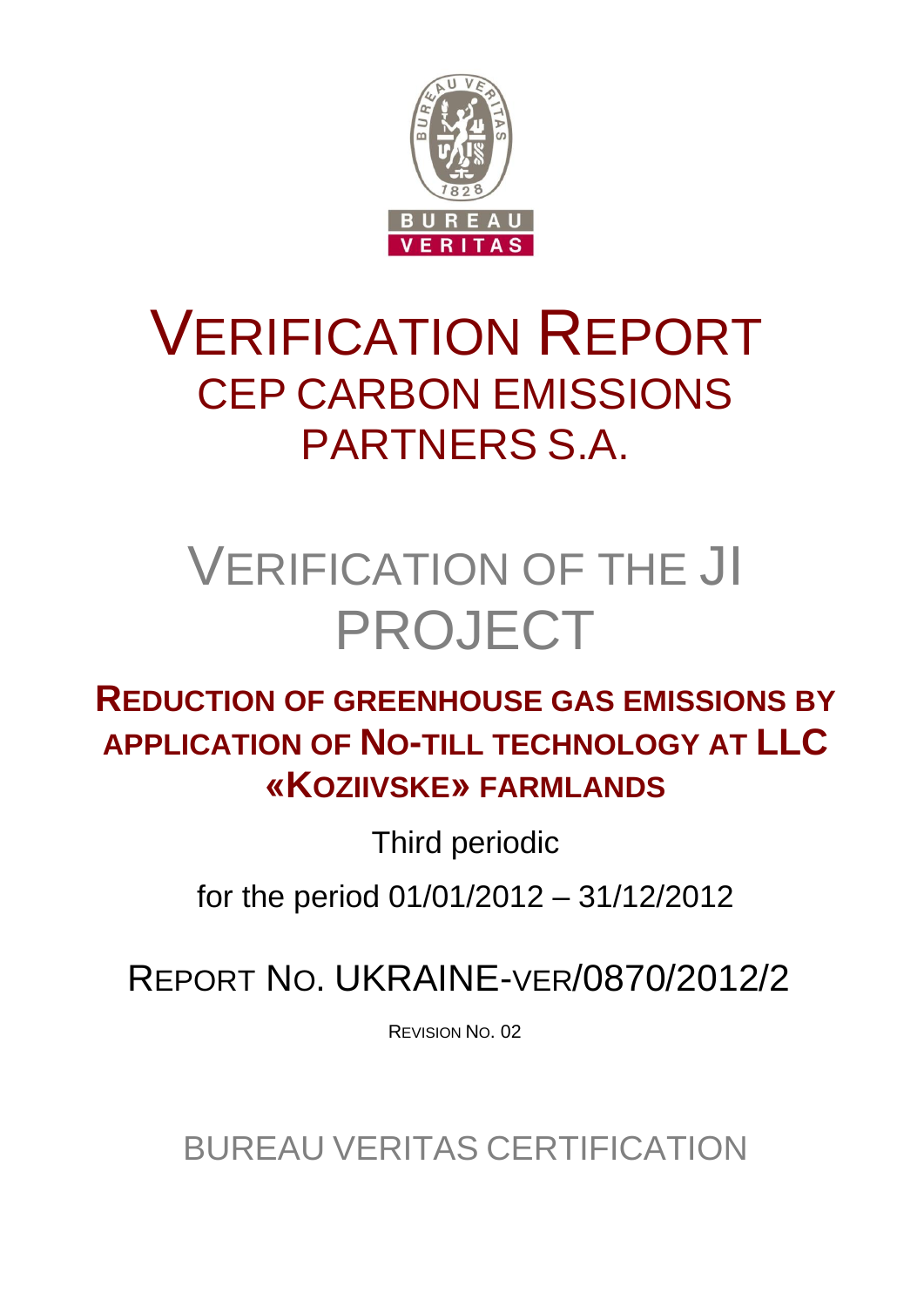

| Date of first issue:<br>29/01/2013.                                                                                                                                    |                | Organizational unit:               | <b>Bureau Veritas Certification</b> |                                                                                                                                                                                                                                                                                                                                                                                                                                                                                                                                                                                                                                                                                           |
|------------------------------------------------------------------------------------------------------------------------------------------------------------------------|----------------|------------------------------------|-------------------------------------|-------------------------------------------------------------------------------------------------------------------------------------------------------------------------------------------------------------------------------------------------------------------------------------------------------------------------------------------------------------------------------------------------------------------------------------------------------------------------------------------------------------------------------------------------------------------------------------------------------------------------------------------------------------------------------------------|
| Client:                                                                                                                                                                |                | <b>Holding SAS</b><br>Client ref.: |                                     |                                                                                                                                                                                                                                                                                                                                                                                                                                                                                                                                                                                                                                                                                           |
| <b>CEP CARBON EMISSIONS</b><br>PARTNERS S.A.                                                                                                                           |                | <b>Fabian Knodel</b>               |                                     |                                                                                                                                                                                                                                                                                                                                                                                                                                                                                                                                                                                                                                                                                           |
| Summary:<br>subsequent decisions by the JI Supervisory Committee, as well as the host country criteria.                                                                |                |                                    |                                     | Bureau Veritas Certification has made the third periodic verification for the period from January 1, 2012 to<br>December 31, 2012 of the "Reduction of greenhouse gas emissions by application of No-till technology at LLC<br>"Koziivske" farmlands" project of CEP CARBON EMISSIONS PARTNERS S.A., located in Krasnokutskyi<br>district of Kharkiv region, Ukraine, and applying JI specific approach, on the basis of UNFCCC criteria for the<br>JI, as well as criteria given to provide for consistent project operations, monitoring and reporting. UNFCCC<br>criteria (but for the crediting period) refer to Article 6 of the Kyoto Protocol, the JI rules and modalities and the |
| Verification Report & Opinion, was conducted using Bureau Veritas Certification internal procedures.                                                                   |                |                                    |                                     | The verification scope is defined as a periodic independent review and ex post determination by the Accredited<br>Entity of the monitored reductions in GHG emissions during defined verification period, and consisted of the<br>following three phases: i) desk review of the monitoring report against project design and the baseline and<br>monitoring plan; ii) follow-up interviews with project stakeholders; iii) resolution of outstanding issues and the<br>issuance of the final verification report and opinion. The overall verification, from Contract Review to                                                                                                           |
| Actions Requests (CR, CAR and FAR), presented in Appendix A.                                                                                                           |                |                                    |                                     | The first output of the verification process is a list of Clarification, Corrective Actions Requests, Forward                                                                                                                                                                                                                                                                                                                                                                                                                                                                                                                                                                             |
| issued totalize 1 777 211 tonnes of CO2 equivalent for the monitoring period from 01/01/2012 to 31/12/2012.                                                            |                |                                    |                                     | In summary, Bureau Veritas Certification confirms that the project is implemented as planned and described in<br>approved project design documents. Installed equipment that is essential for generating emission reduction<br>runs reliably and is calibrated appropriately. The monitoring system is in place and the project is generating<br>GHG emission reductions. The GHG emission reduction is calculated without material errors and the ERUs                                                                                                                                                                                                                                   |
| related to the approved project baseline and monitoring plan, and its associated documents.                                                                            |                |                                    |                                     | Our opinion relates to the project's GHG emissions and resulting GHG emission reductions reported and                                                                                                                                                                                                                                                                                                                                                                                                                                                                                                                                                                                     |
| Report No.:                                                                                                                                                            | Subject Group: |                                    |                                     |                                                                                                                                                                                                                                                                                                                                                                                                                                                                                                                                                                                                                                                                                           |
| UKRAINE-ver/0870/2012/2                                                                                                                                                | JI.            |                                    |                                     |                                                                                                                                                                                                                                                                                                                                                                                                                                                                                                                                                                                                                                                                                           |
| Project title:<br>Reduction of greenhouse gas emissions by<br>application of No-till technology at LLC<br>"Koziivske" farmlands                                        |                |                                    |                                     |                                                                                                                                                                                                                                                                                                                                                                                                                                                                                                                                                                                                                                                                                           |
| Work carried out by:<br>Viacheslav Yeriomin - Team Leader, Climate<br>Change Lead Verifier.<br>Olena Manziuk - Team Member, Climate Change<br>Verifier                 |                |                                    |                                     |                                                                                                                                                                                                                                                                                                                                                                                                                                                                                                                                                                                                                                                                                           |
| Work reviewed by:<br>Ivan Sokolov - Internal Technical Reviewer<br>Kateryna Zinevych - Technical Specialist<br>Work approved by:<br>Ivan Sokolov - Operational Manager |                |                                    | Limited distribution                | No distribution without permission from the<br>Client or responsible organizational unit                                                                                                                                                                                                                                                                                                                                                                                                                                                                                                                                                                                                  |
| Date of this revision:<br>05/02/2014<br>03                                                                                                                             | Rev. No.:      | Number of pages:<br>25             | Unrestricted distribution           |                                                                                                                                                                                                                                                                                                                                                                                                                                                                                                                                                                                                                                                                                           |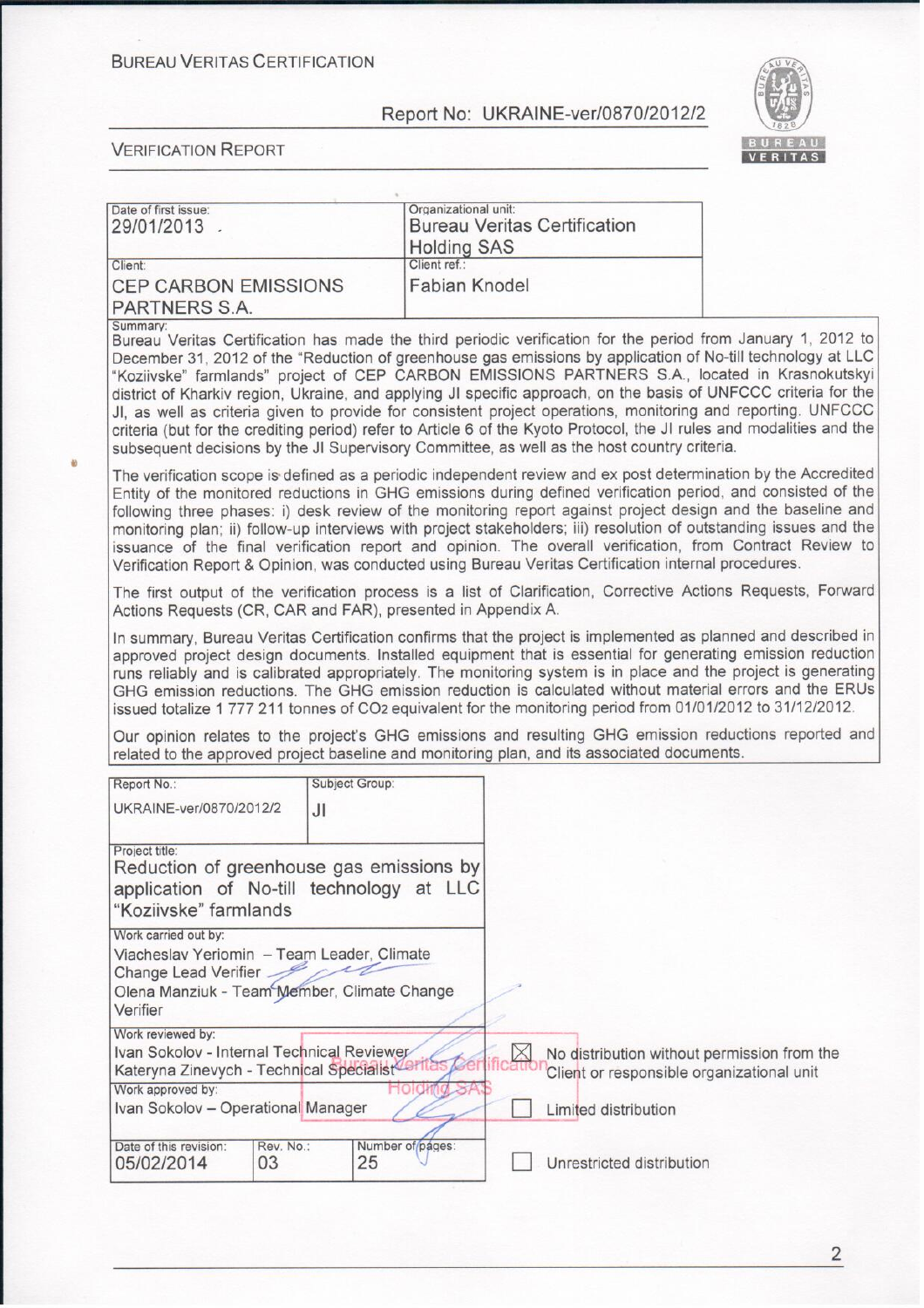

VERIFICATION REPORT

# *Table of Contents Page*

| $\mathbf{1}$<br>1.1 | Objective                                                                    | 4              |
|---------------------|------------------------------------------------------------------------------|----------------|
| 1.2                 | Scope                                                                        | $\overline{4}$ |
| 1.3                 | Verification team                                                            | $\overline{4}$ |
| $\overline{2}$      |                                                                              |                |
| 2.1                 | Review of documents                                                          | 5              |
| 2.2                 | Follow-up Interviews                                                         | 5              |
| 2.3                 | Resolution of Clarification, Corrective and Forward Action<br>Requests       | 6              |
| 3                   |                                                                              |                |
| 3.1                 | Remaining issues and FARs from previous verifications                        | $\overline{7}$ |
| 3.2                 | Project approval by Parties involved (90-91)                                 | $\overline{7}$ |
| 3.3                 | Project implementation (92-93)                                               | $\overline{7}$ |
| 3.4                 | Compliance of the monitoring plan with the monitoring<br>methodology (94-98) | 9              |
| 3.5                 | Revision of monitoring plan (99-100)                                         | 9              |
| 3.6                 | Data management (101)                                                        | 10             |
| 3.7                 | Verification regarding programmes of activities (102-110)                    | 11             |
| $\overline{4}$      |                                                                              |                |
| 5                   |                                                                              |                |
|                     | APPENDIX A: COMPANY PROJECT VERIFICATION PROTOCOL  16                        |                |

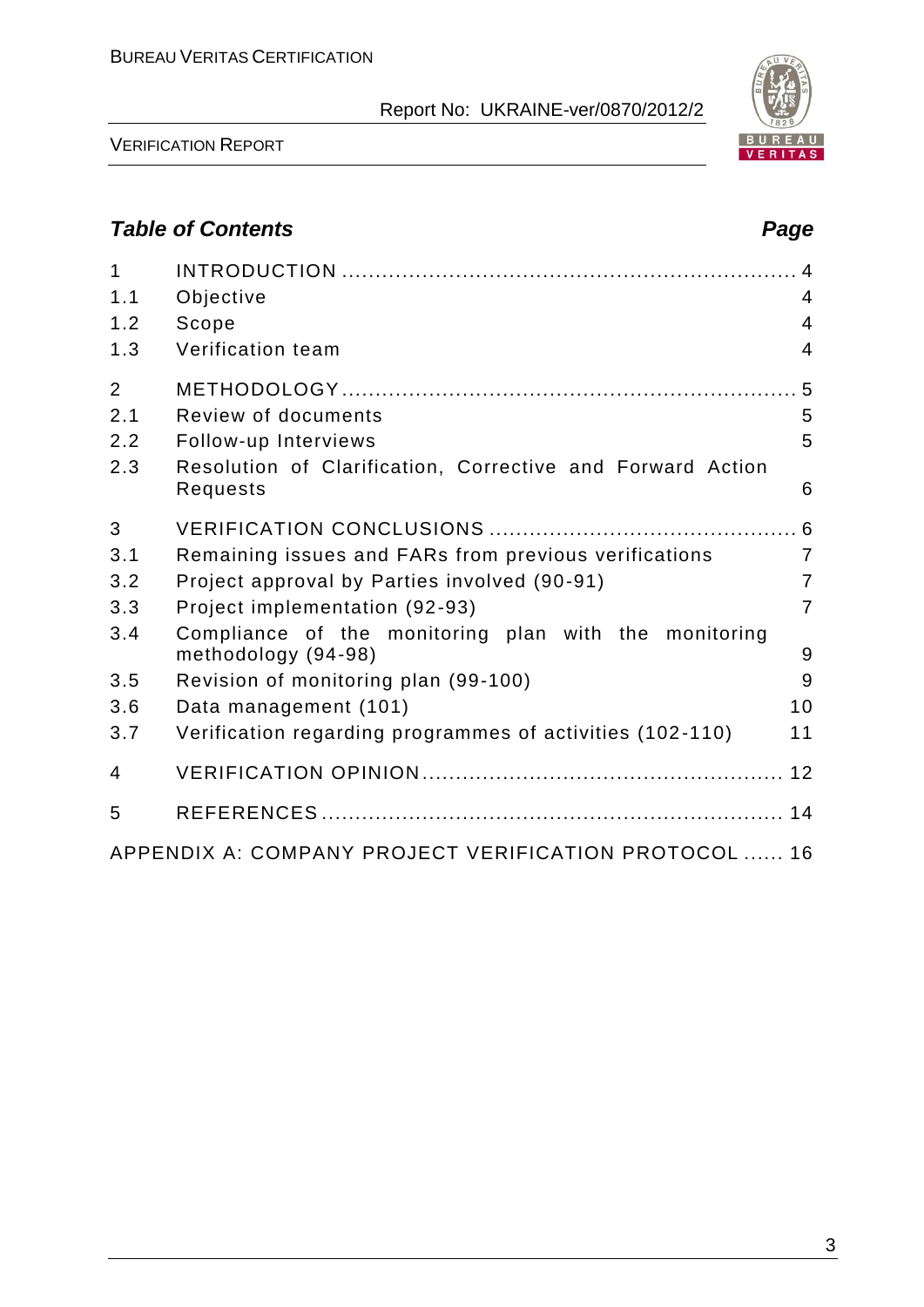

VERIFICATION REPORT

# **1 INTRODUCTION**

CEP CARBON EMISSIONS PARTNERS S.A. has commissioned Bureau Veritas Certification to verify the emissions reductions of its JI project "Reduction of greenhouse gas emissions by application of No-till technology at LLC "Koziivske" farmlands" (hereafter called "the project") located in Krasnokutskyi district of Kharkiv region, Ukraine.

This report summarizes the findings of the verification of the project, performed on the basis of UNFCCC criteria, as well as criteria given to provide for consistent project operations, monitoring and reporting.

The verification covers the period from January 1, 2012 to December 31, 2012.

## **1.1 Objective**

Verification is the periodic independent review and ex post determination by the Accredited Independent Entity of the monitored reductions in GHG emissions during defined verification period.

The objective of verification can be divided in Initial Verification and Periodic Verification.

UNFCCC criteria refer to Article 6 of the Kyoto Protocol, the JI rules and modalities and the subsequent decisions by the JI Supervisory Committee, as well as the host country criteria.

# **1.2 Scope**

The verification scope is defined as an independent and objective review of the project design document, the project's baseline study, and monitoring plan, and monitoring report and other relevant documents. The information in these documents is reviewed against Kyoto Protocol requirements, UNFCCC rules and associated interpretations.

The verification is not meant to provide any consulting towards the Client. However, stated requests for clarifications, corrective and/or forward actions may provide input for improvement of the project monitoring towards reductions in the GHG emissions.

# **1.3 Verification Team**

The verification team consists of the following personnel:

Oleg Skoblyk

Bureau Veritas Certification, Team Leader, Climate Change Lead Verifier

Volodymyr Kulish Bureau Veritas Certification, Team Member, Climate Change Verifier

This verification report was reviewed by: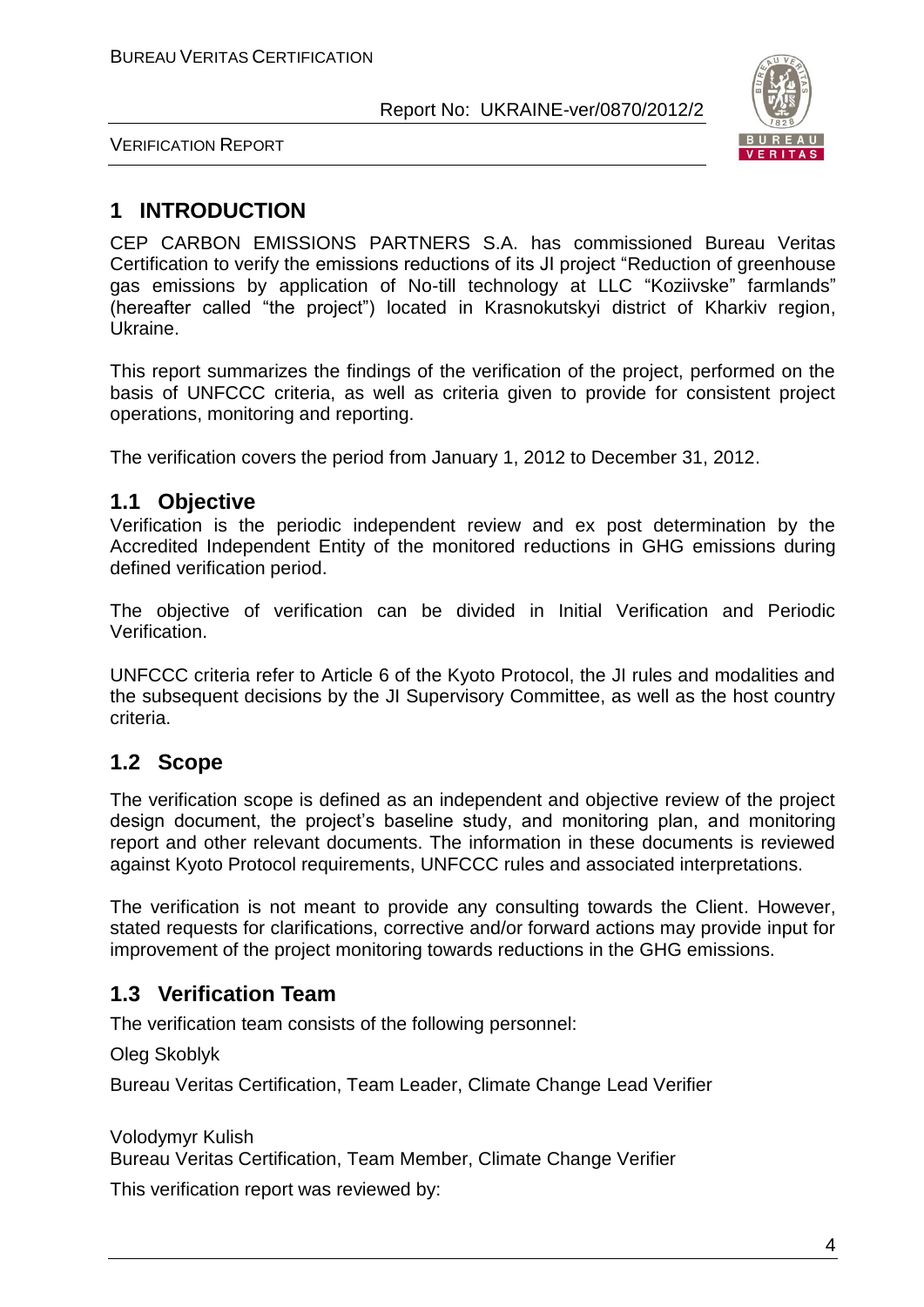

VERIFICATION REPORT

Ivan Sokolov

Bureau Veritas Certification, Internal Technical Reviewer

# **2 METHODOLOGY**

The overall verification, from Contract Review to Verification Report & Opinion, was conducted using Bureau Veritas Certification internal procedures.

In order to ensure transparency, a verification protocol was customized for the project, according to the version 01 of the Joint Implementation Determination and Verification Manual, issued by the Joint Implementation Supervisory Committee at its 19 meeting on 04/12/2009. The protocol shows, in a transparent manner, criteria (requirements), means of verification and the results from verifying the identified criteria. The verification protocol serves the following purposes:

- It organizes, details and clarifies the requirements a JI project is expected to meet;
- It ensures a transparent verification process where the verifier will document how a particular requirement has been verified and the result of the verification.

The completed verification protocol is enclosed in Appendix A to this report.

## **2.1 Review of Documents**

The Monitoring Report (MR) submitted by CEP CARBON EMISSIONS PARTNERS S.A. and additional background documents related to the project design and baseline, i.e. country Law, Project Design Document (PDD), Approved CDM methodology, Determination Report of the project issued by Bureau Veritas Certification Holding SAS No. UKRAINE-det/0611/2012 as of 25/10/2012, Guidance on criteria for baseline setting and monitoring, Host party criteria, the Kyoto Protocol, Clarifications on Verification Requirements to be Checked by an Accredited Independent Entity were reviewed.

The verification findings presented in this report relate to the Monitoring Report for the period from 01/01/2012 to 31/12/2012 version 01 of January 8, 2013, version 02 of January 12, 2014 and version 03 of February 2014 and the project as described in the determined PDD.

## **2.2 Follow-up Interviews**

On 19/06/2014 Bureau Veritas Certification verification team conducted a visit to the project site (LLC «Koziivske») and performed (on-site) interviews with project stakeholders to confirm selected information and to resolve issues identified in the document review. Representatives of CEP CARBON EMISSIONS PARTNERS S.A. and LLC «Koziivske» were interviewed (see References). The main topics of the interviews are summarized in Table 1.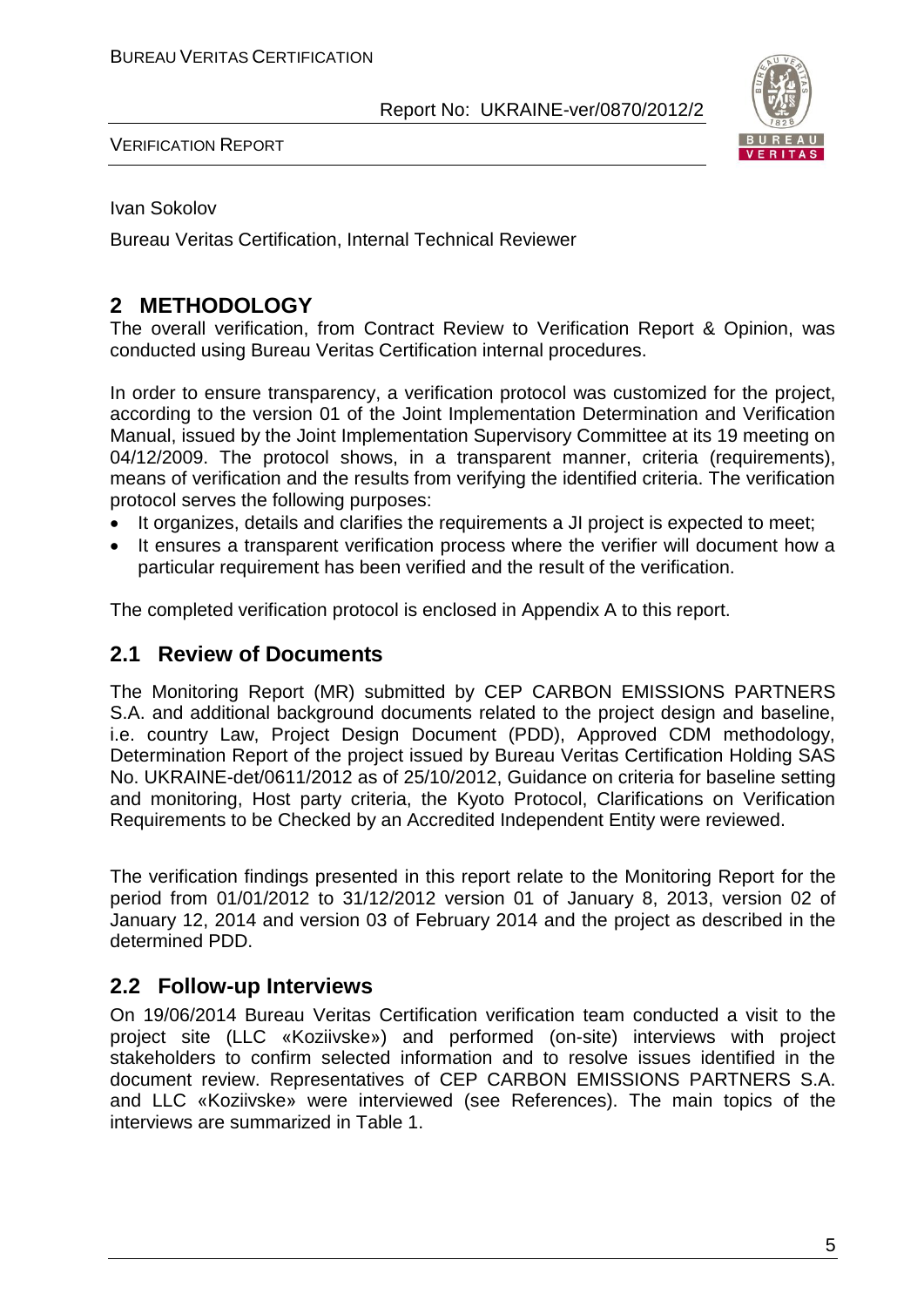

VERIFICATION REPORT

## **Table 1 Interview topics**

| Interviewed organization                                                                  | <b>Interview topics</b>                                                                                                                                                                                                |
|-------------------------------------------------------------------------------------------|------------------------------------------------------------------------------------------------------------------------------------------------------------------------------------------------------------------------|
| LLC «Koziivske»                                                                           | Organizational structure<br>⋗<br>Responsibilities and authorities<br>⋗<br>Personnel training<br>⋗<br>Quality control procedures and technology<br>⋗<br>Equipment use (records)<br>⋗<br>Metering equipment control<br>⋗ |
| Consultant:<br><b>CARBON</b><br><b>CEP</b><br><b>EMISSIONS</b><br><b>PARTNERS</b><br>S.A. | Metering record keeping system, database<br>⋗<br>Baseline methodology<br>⋗<br>Monitoring plan<br>⋗<br>Monitoring report<br>⋗<br>Deviations from the PDD<br>⋗                                                           |

## **2.3 Resolution of Clarification, Corrective and Forward Action Requests**

The objective of this phase of the verification is to raise the requests for corrective actions and clarification and any other outstanding issues that needed to be clarified for Bureau Veritas Certification positive conclusion on the GHG emission reduction calculation.

If the Verification Team, in assessing the monitoring report and supporting documents, identifies issues that need to be corrected, clarified or improved with regard to the monitoring requirements, it should raise these issues and inform the project participants of these issues in the form of:

(a) Corrective action request (CAR), requesting the project participants to correct a mistake that is not in accordance with the monitoring plan;

(b) Clarification request (CL), requesting the project participants to provide additional information for the Verification Team to assess compliance with the monitoring plan (c) Forward action request (FAR), informing the project participants of an issue, relating to the monitoring that needs to be reviewed during the next verification period.

The Verification Team will make an objective assessment as to whether the actions taken by the project participants, if any, satisfactorily resolve the issues raised, if any, and should conclude its findings of the verification.

To guarantee the transparency of the verification process, the concerns raised are documented in more detail in the verification protocol in Appendix A.

# **3 VERIFICATION CONCLUSIONS**

In the following sections, the conclusions of the verification are stated.

The findings from the desk review of the original monitoring documents and the findings from interviews during the follow up visit are described in the Verification Protocol in Appendix A.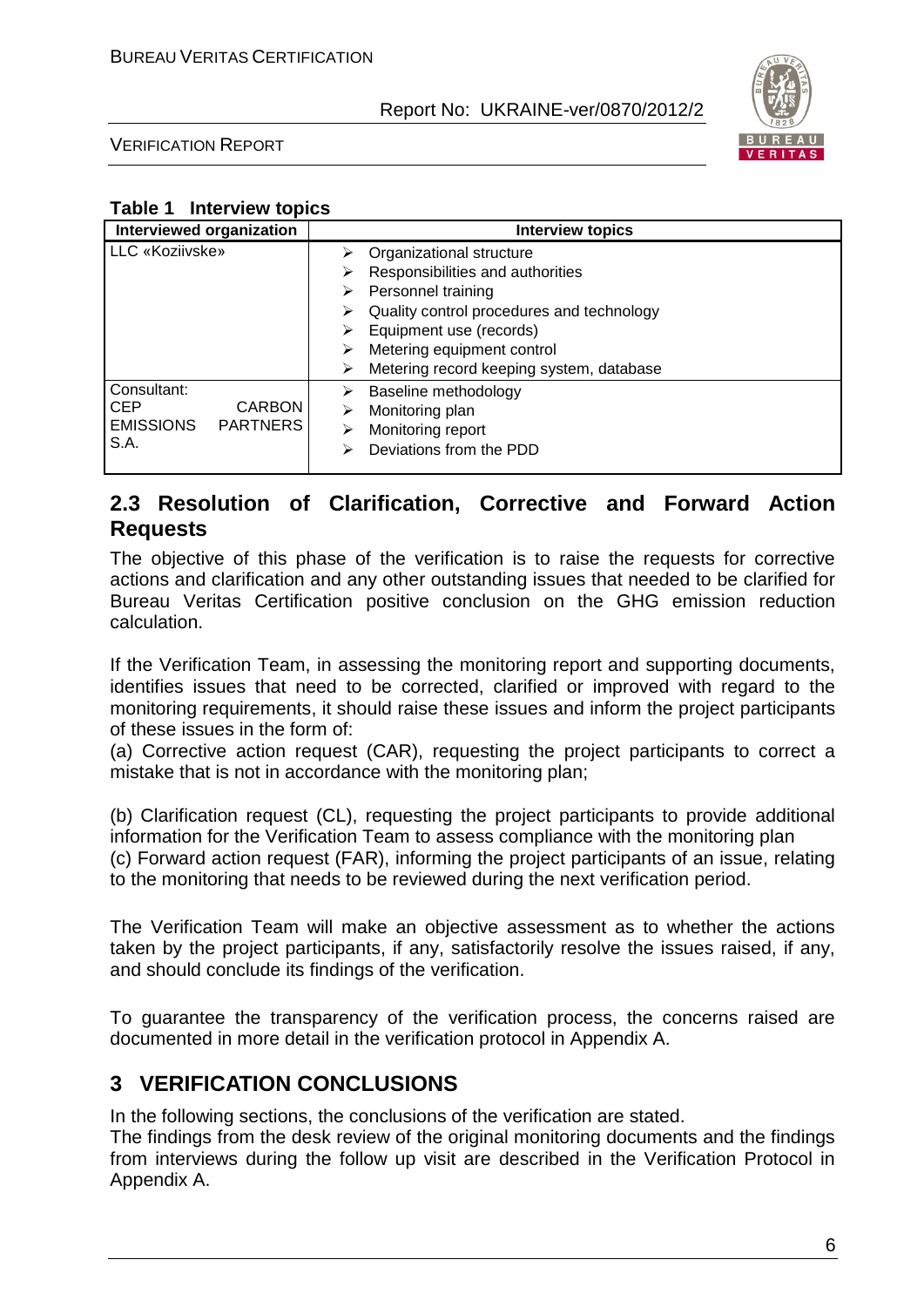

VERIFICATION REPORT

The Clarification, Corrective and Forward Action Requests are stated, where applicable, in the following sections and are further documented in the Verification Protocol in Appendix A. The verification of the Project resulted in 7 Corrective Action Requests and 2 Clarification Requests.

The number between brackets at the end of each section corresponds to the DVM paragraph.

## **3.1 Remaining issues and FARs from previous verifications**

CAR 13 (lack of written approval from the Host party) that was raised at the determination stage was closed based on the provision of the Letter of Approval to Bureau Veritas Certification SAS.

## **3.2 Project approval by Parties involved (90-91)**

The project was approved by the host Party (Ukraine) - the Letter of Approval No. 3712/23/7 dated 03/12/2012 issued by State Environmental Investment Agency of Ukraine. The project was also approved by the party – participant (Estonia) - Letter of Approval No. 12-1/10256-2dated 18/12/2012 issued by the Ministry of Environmental Protection of Estonia.

The abovementioned written approvals are unconditional.

The identified areas of concern as to the project approval by Parties involved, project participants responses and Bureau Veritas Certification's conclusions are described in Appendix A to this report (refer to CAR 01, CAR 02).

## **3.3 Project implementation (92-93)**

The purpose of the Joint Implementation (JI) Project is to reduce anthropogenic greenhouse gas (GHG) emissions resulting from agricultural activities by changing the agricultural land management system, namely replacement of traditional soil tillage in agriculture with No-till technology.

In 2006, the Farm started to grow crops applying No-till technology (also referred to as "direct sowing technology"). This technology differs from the traditional technology because it provides for fewer technological procedures, which prevents the topsoil from a major disturbance, and it also differs with the way to utilize plant residues. The number of technological procedures of plant growing and harvesting is almost the same in the two technologies. The main difference is that the traditional technology provides for the processes of fertilizer application, land ploughing, cultivation, furrowing and seeding (multiple passage of the machinery in the field) direct sowing provides for simultaneous fertilizer application and sowing (single passage of the machinery).

In the absence of the Joint Implementation (JI) project LLC «Koziivske» would have used the traditional system of soil cultivation. This system involves tillage that provides for turning over of topsoil to create homogeneous and mellow seedbed. The basic operation causing  $CO<sub>2</sub>$  emissions is ploughing during which crop residues are buried in the soil and weeds are removed.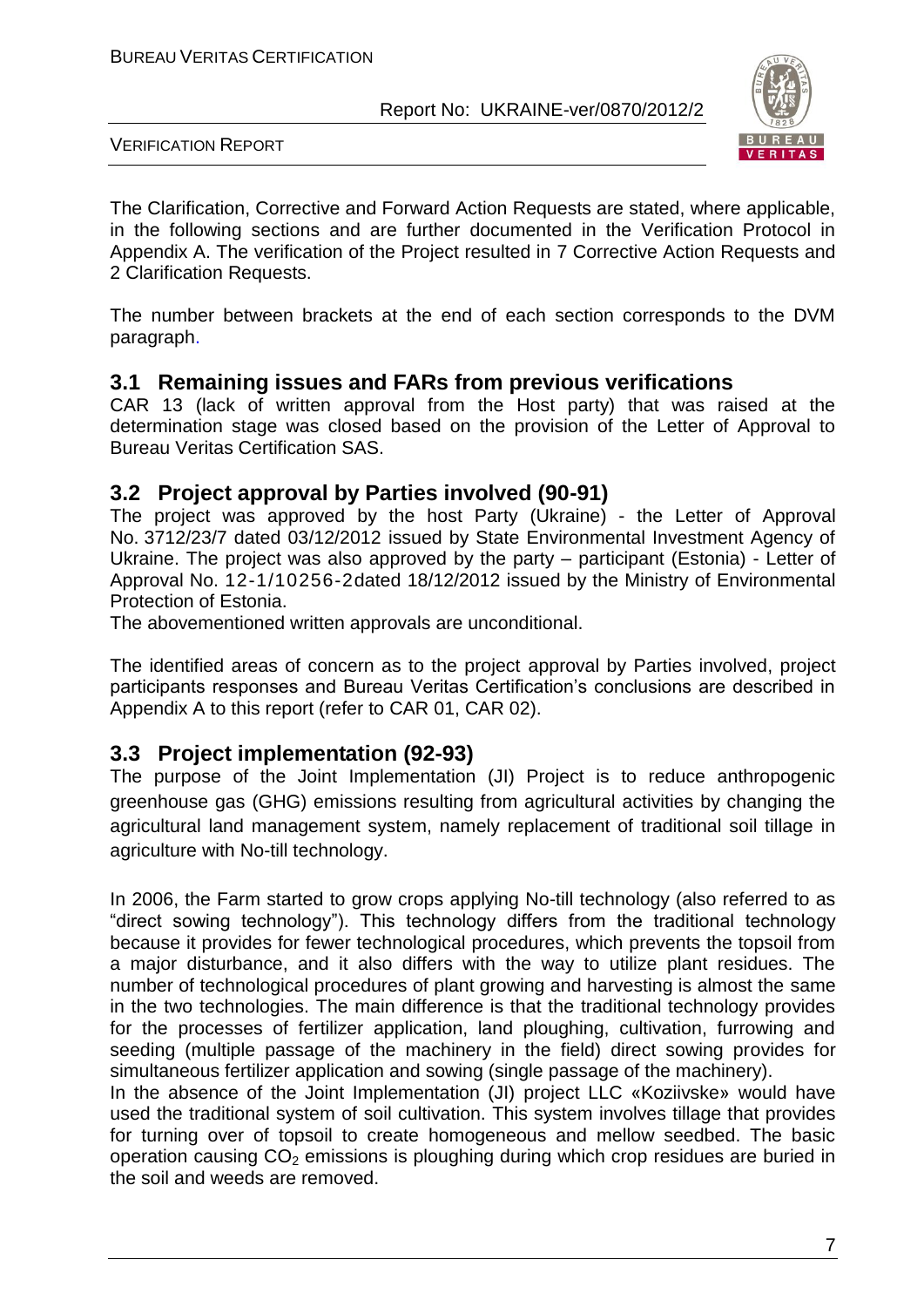

VERIFICATION REPORT

The project provides for greenhouse gas (GHG) emission reductions due to:

 $\triangleright$  reduction of carbon dioxide emissions from farmland achieved by reducing (almost zero) topsoil disturbance by tillage in the course of technological procedures of soil cultivation for crop growing.

The project implies the change in crops growing technology. This includes the following measures:

- change of soil cultivation and sowing technology;
- change of plant residue management;
- equipping the machine-tractor fleet with high-efficiency machinery to meet the No-till technology requirements.

The starting date of the crediting period is the date when the first emission reductions are expected to be generated, namely March 8, 2007.

The end date of the crediting period is the end date of the commitment period according to the Emission Reductions Purchase Agreement under which the project owner shall transfer to the buyer verified greenhouse gases emission reductions resulting from the project, which is 01/01/2013-31/12/2020.

Project implementation status, including the project milestones, in the reporting period of 01/01/2012 – 31/12/2012 is provided in Table 2 below.

#### **Table 2 Project implementation status**

| rear | Area, ha  |
|------|-----------|
| 201c | 10 966,00 |

In the current monitoring period, the following equipment was commissioned:

- seed drills for direct seeding;
- special tractors;
- herbicide sprayers;
- seed and fertilizer drill systems;
- combine harvesters and other machinery required by the technology.

If a malfunction is detected, the technician informs the master of LLC "Koziivske". If the malfunction cannot be repaired immediately (absence of the required spare part, engine breakdown, etc.), a commission shall be created. The commission includes technical department representatives, chief engineer and lead engineers. Depending on the type of malfunction, a Damage or Emergency Report is drawn up to be submitted to the management of LLC "Koziivske"; repair of the equipment is conducted.

The resulting emission reductions from the project do not exceed the amount of emissions that would be in the absence of the project because the project does not provide for any emissions.

The project was in operation throughout the monitoring period - from 01/01/2012 to 31/12/2012.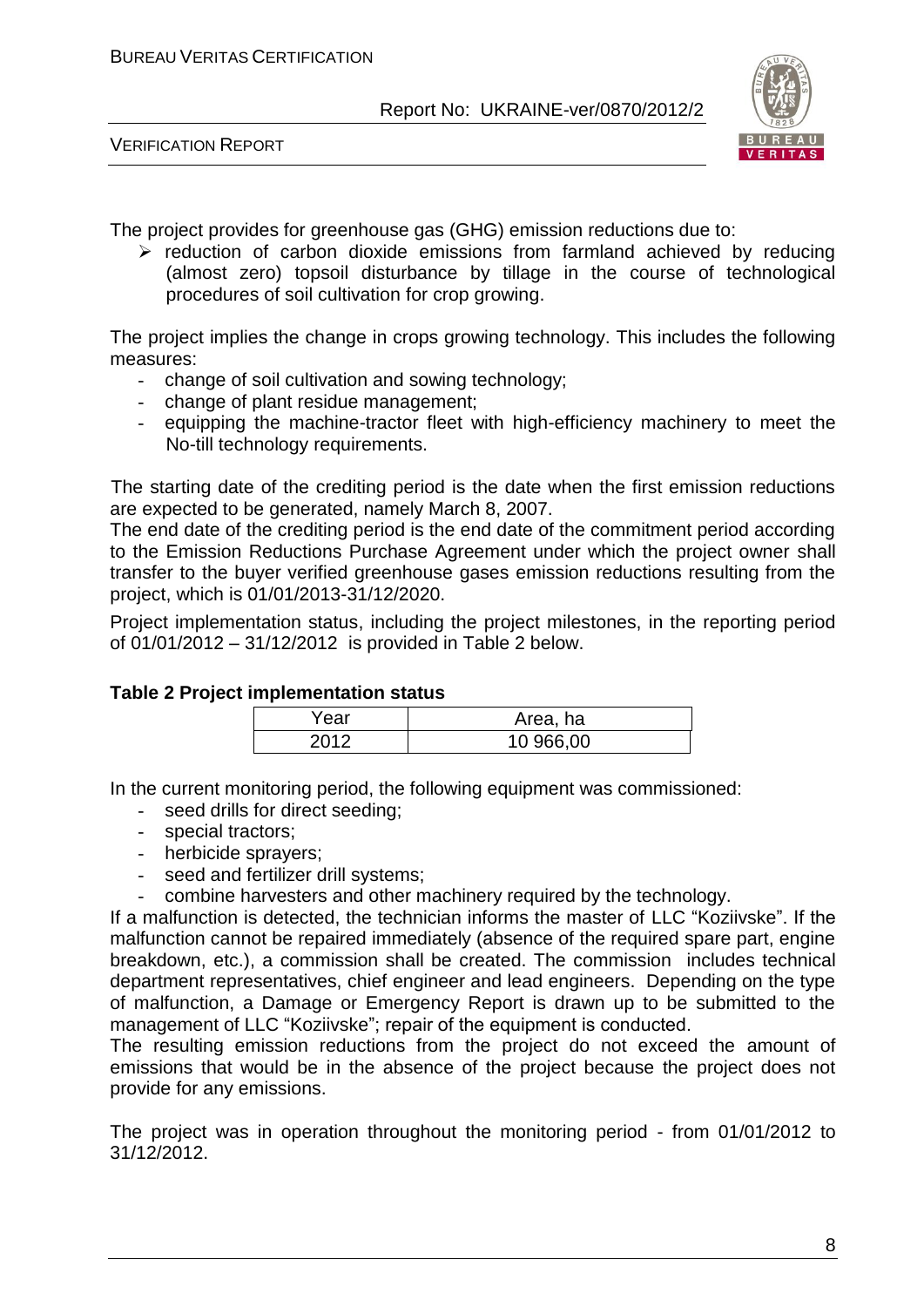

VERIFICATION REPORT

The identified areas of concern as to the project implementation, project participants responses and Bureau Veritas Certification's conclusions are described in Appendix A to this report (refer to CAR 03, CAR 04).

## **3.4 Compliance of the monitoring plan with the monitoring methodology (94-98)**

The monitoring occurred in accordance with the monitoring plan included in the PDD regarding which the determination has been deemed final and is so listed on the UNFCCC JI website.

For calculating the emission reductions, key factors, such as humus content in the soil of field «*і*» cultivated using traditional tillage in period «*у*», soil density at field cultivated using traditional tillage prior to the project, depth of soil layer disturbance at field «*і*» when conventional tillage is applied, area of field «*і*» cultivated using No-till technology, humus content in the soil of field «*і*» cultivated using No-till technology in period «*у*», experience in implementing activities provided by the project, current practice that exists in this field in Ukraine, financial costs and background and legislation, influencing the baseline emissions and the activity level of the project and the emissions as well as risks associated with the project were taken into account, as appropriate.

Data sources used for calculating emission reductions such as protocols soil quality measurements, registry of Farm's fields, information from the company and IPCC information are clearly identified, reliable and transparent.

Factors, including organic carbon to humus conversion coefficient and conservatism factor that takes account of possible emissions in the project scenario in the process of creation of anti-fire furrows and minimal topsoil disturbance in No-till technology, are selected by carefully balancing accuracy and reasonableness, and appropriately justified of the choice.

The calculation of emission reductions is based on conservative assumptions and the most plausible scenarios in a transparent manner.

The monitoring periods per component of the project are clearly specified in the monitoring report and do not overlap with those for which verifications were already deemed final in the past.

The identified areas of concern as to the compliance of the monitoring plan with the monitoring methodology, project participants responses and Bureau Veritas Certification's conclusions are described in Appendix A to this report (refer to CAR 05, CL 01).

# **3.5 Revision of monitoring plan (99-100)**

Not applicable.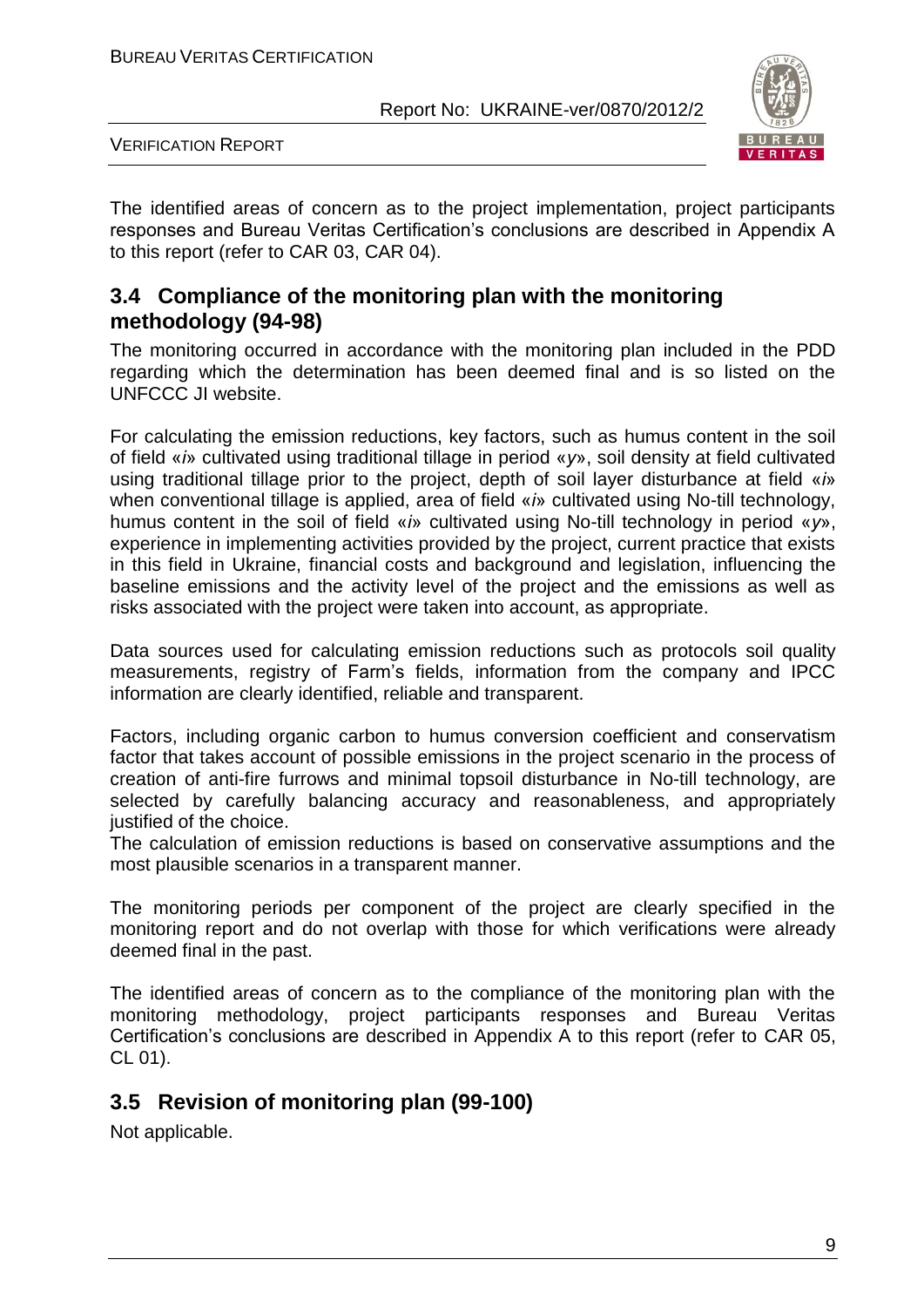

VERIFICATION REPORT

# **3.6 Data management (101)**

The data and their sources, provided in monitoring report, are clearly identified, reliable and transparent.

The implementation of data collection procedures is in accordance with the monitoring plan provided in the PDD, including the quality control and quality assurance procedures.

The function of the monitoring equipment, including its calibration status, is in order.

Metering devices used for project monitoring are subject to state calibration. Calibration and verification of all devices necessary for humus content measurement are conducted annually by Ukrainian State Centre for Standardization and Certification.

If necessary, John Deere specialists may be involved in adjustment of GreenStar2 system.

LLC "Koziivske" employees are subject to periodic testing for requirements:

- of data collection in accordance with the monitoring report (data collection in accordance with monitoring coincides with the customary data collection practice);
- of labour protection;
- of safety rules.

Every quarter, project developer CEP Carbon Emissions Partners S.A. conducts internal audit at LLC "Koziivske".

The plan of internal audit at LLC "Koziivske" includes the following activities:

- 1. verification of areas of fields where No-till technology is implemented;
- 2. verification of humus content measurements;
- 3. verification of verification frequencies for humus metering devices;
- 4. verification of calibration frequencies for humus metering devices;

To implement the project the operational structure was created; it includes LLC "Koziivske" agrotechnicians and engineers (responsible for accounting of area treated with No-till technology), National Research Centre "Farming Institute of the National Academy of Agrarian Sciences of Ukraine" (responsible for provision of agrochemical data for project monitoring), LLC "Koziivske" chief agrotechnician (recording and reporting data in the table), and LLC "Koziivske" manager (data processing and archiving). The data subject to monitoring and required for the determination and further verification are archived and stored in paper and electronic form at LLC "Koziivske" for two years after the transfer of emission reduction units generated by the project.

The structure of monitoring data collection is as follows: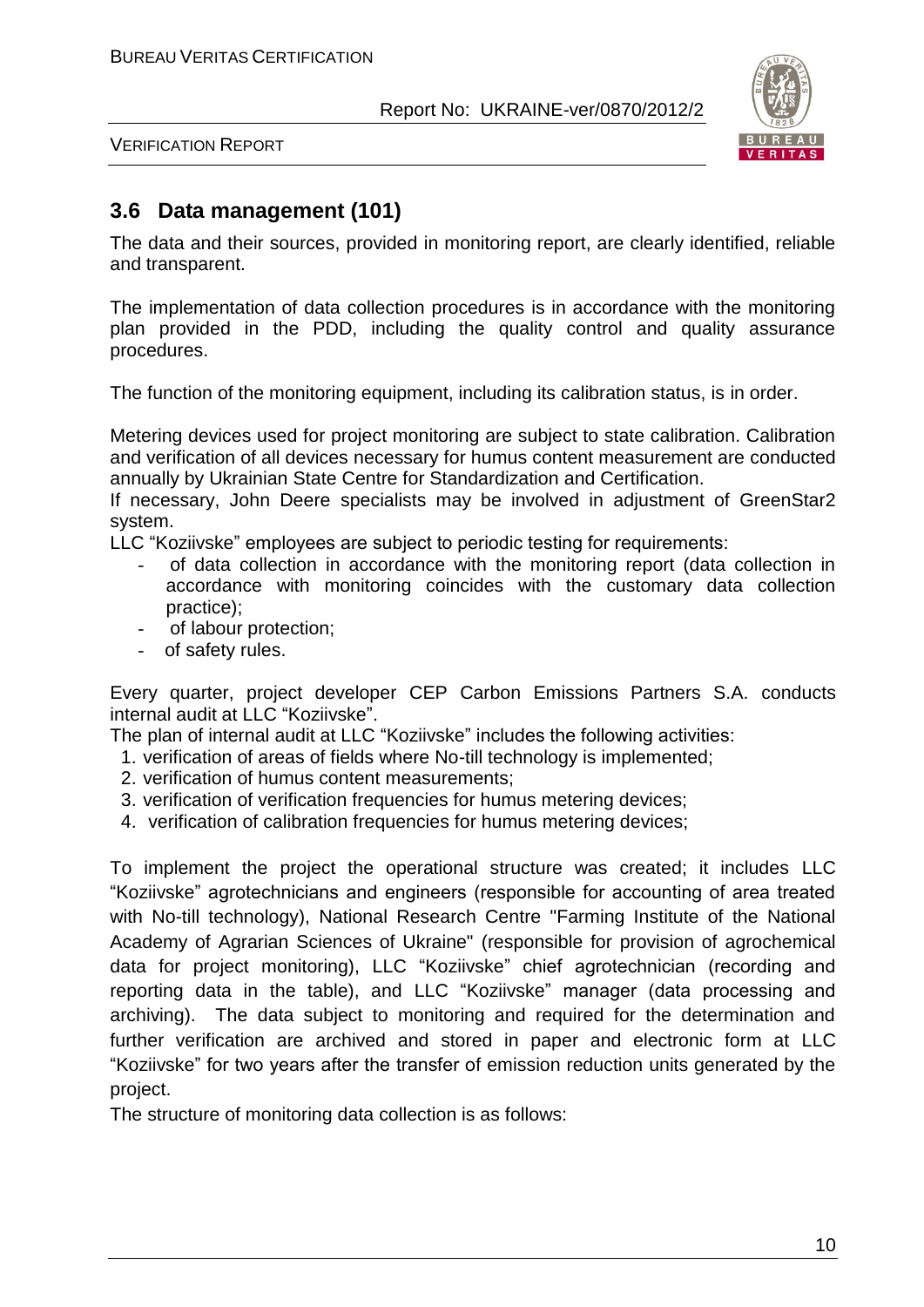

VERIFICATION REPORT



## **Figure 1 Operational structure and data collection scheme for the project monitoring**

All necessary data concerning GHG emission reduction monitoring is archived in paper and/or electronic form and kept till the end of the crediting period and for two years after the latest transaction with emission reduction units.

The Monitoring Report version 03 provides sufficient information on duties assigned, responsibility and authorities concerning implementation and undertaking of monitoring procedures, including data management. The verification team confirms the efficiency of the existing management and operational systems and considers them appropriate for reliable project monitoring.

The identified areas of concern as to the data management, project participants responses and Bureau Veritas Certification's conclusions are described in Appendix A to this report (refer to CAR 06, CAR 07, CL 02).

# **3.7 Verification regarding programmes of activities (102-110)**

Not applicable.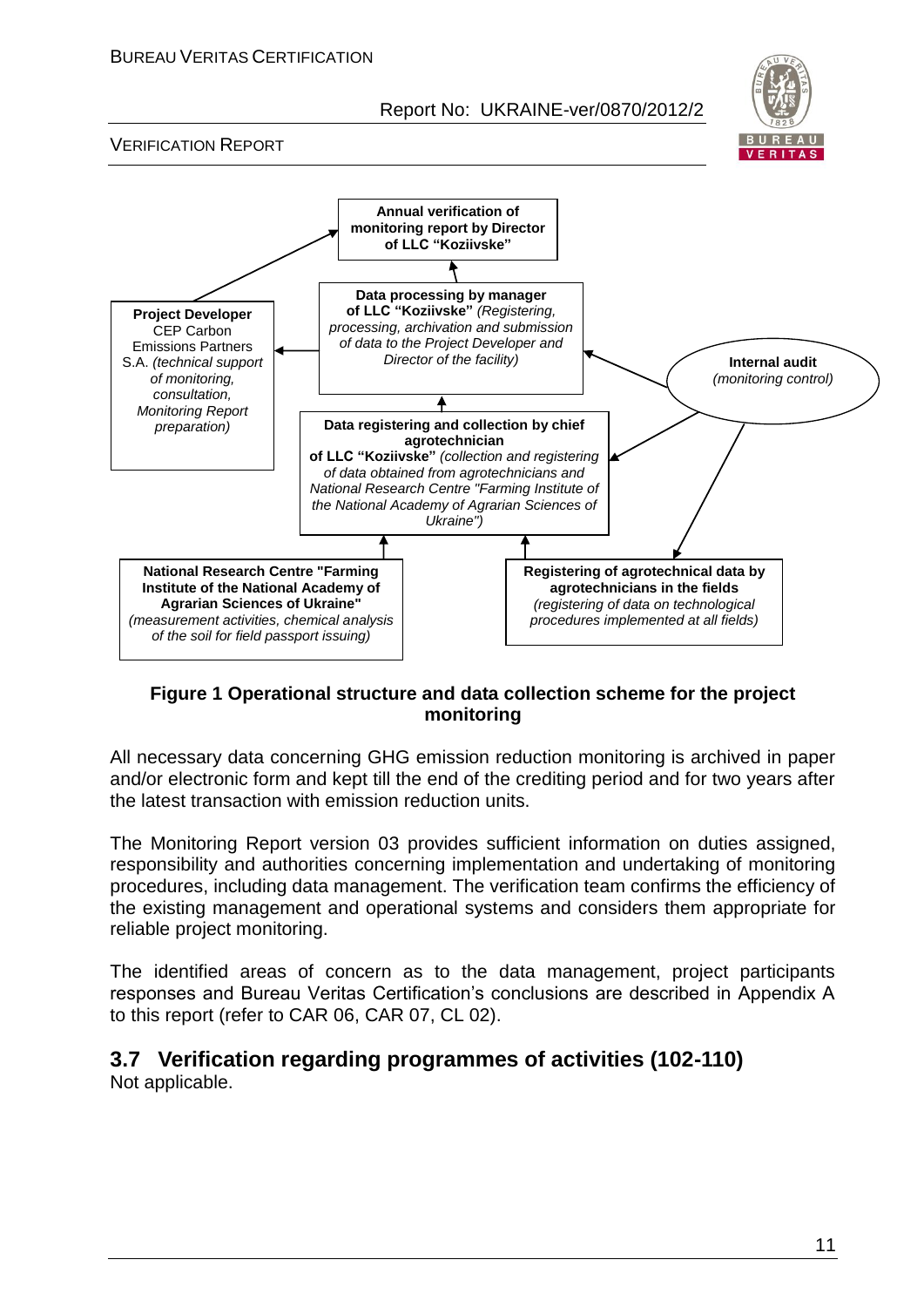

VERIFICATION REPORT

# **4 VERIFICATION OPINION**

Bureau Veritas Certification has performed the third periodic verification for the period from January 1, 2012 to December 31, 2012 of the "Reduction of greenhouse gas emissions by application of No-till technology at LLC «Koziivske» farmlands" project in Ukraine, which applies JI specific approach. The verification was performed on the basis of UNFCCC criteria and host country criteria and also on the criteria given to provide for consistent project operations, monitoring and reporting.

The verification consisted of the following three phases: i) desk review of the monitoring report against the project design and the baseline and monitoring plan; ii) follow-up interviews with project stakeholders; iii) resolution of outstanding issues and the issuance of the final verification report and opinion.

LLC «Koziivske» management is responsible for the preparation of data which serve as the basis for estimation of GHG emission reductions. CEP Carbon Emissions Partners S.A provides LLC «Koziivske» with consultative support in the issues relating to organization of data collection and is responsible for developing the monitoring report based on the Project Monitoring Plan included in the final PDD version 02.

Bureau Veritas Certification verified the Project Monitoring Report version 02 for the reporting period from 01/01/2012 to 31/12/2012 as indicated below. Bureau Veritas Certification confirms that the project is implemented as per approved PDD version. Installed equipment being essential for generating emission reduction runs reliably and is calibrated appropriately. The monitoring system is in place and the project is generating GHG emission reductions.

Emission reductions achieved by the project for the period from 01/01/2012 to 31/12/2012 differ from the amount predicted for the same period in the determined PDD.

The difference is explained by the fact that at the time of the PDD development it was impossible to obtain accurate data necessary for the calculation of GHG emission reductions for the current period. In the process of the PDD development project area of LLC "Koziiivske" land for growing crops was not taken into account fully, due to the lack of comprehensive data on the land area of LLC "Koziiivske" as of the time of PDD writing. The values of humus content in the soil also changed. The cause of this is the fact that at the time of PDD (version 02) writing it was not possible to process a large amount of information that hadn't been provided to the company – PDD developer in full. NSC "Institute of Agriculture of NAAS of Ukraine", a third party was involved to determine the humus content in the soil for the current monitoring period. It provided the company-developer with a research report "The scientific rationale for the dynamics of humus in the soil of climatic zones for tillage and no-till technologies". According to a scientific report, the final data on characteristics of humus content in the soil of LLC "Koziiivske" lands was determined. This made it possible to determine the final data for the calculation of baseline emissions of greenhouse gases and reduction respectively. According to LLC "Koziivske" data depths of soil destruction by tillage were also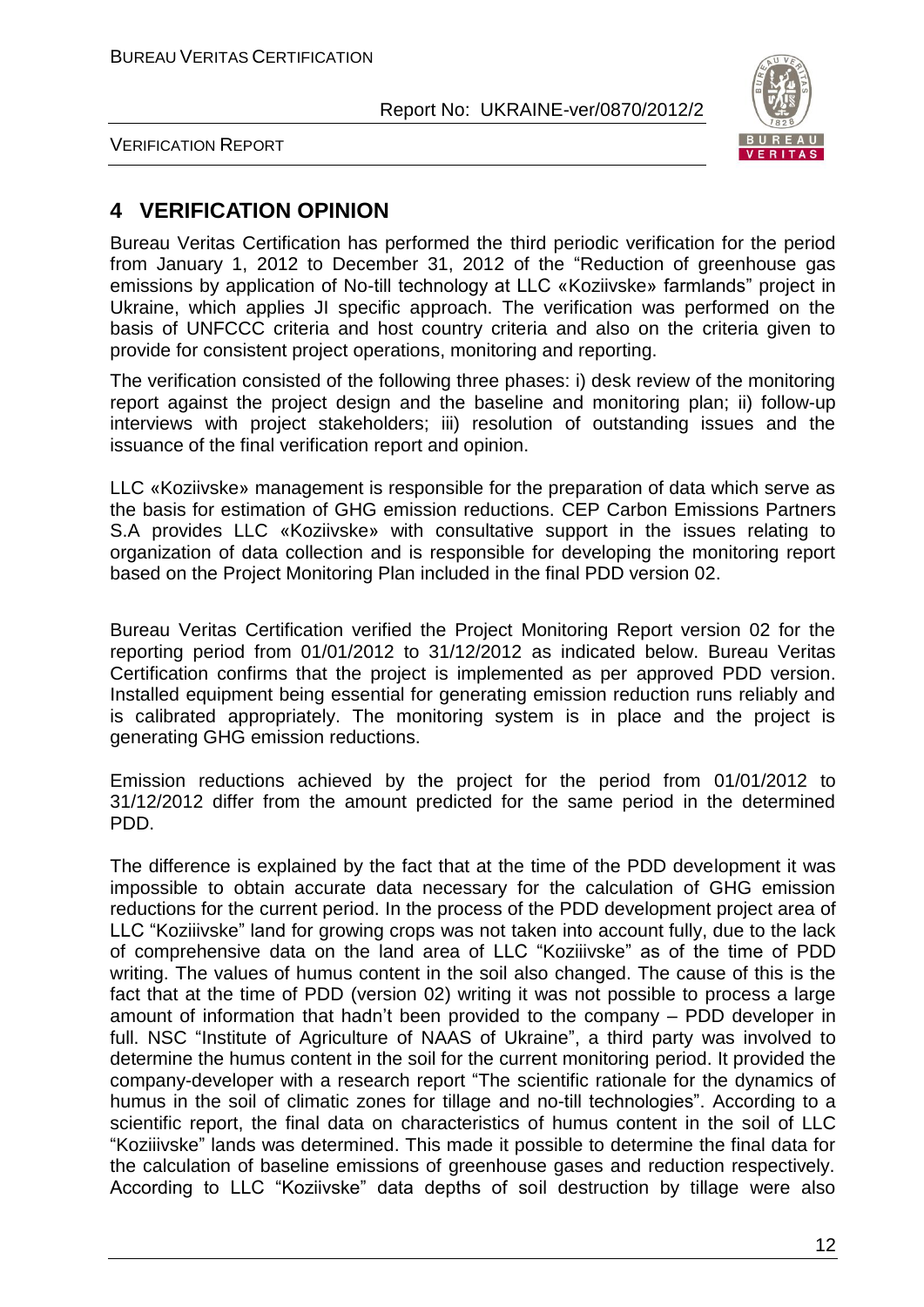

VERIFICATION REPORT

specified. For calculating the GHG emission reductions for the current monitoring period all the necessary information was provided. This provided an opportunity to determine accurate amount of emissions in the baseline and project scenarios.

Bureau Veritas Certification can confirm that the GHG emission reduction is calculated without material misstatements. Our opinion relates to the project's GHG emissions and resulting GHG emissions reductions reported and related to the approved project baseline and monitoring, and its associated documents. Based on the information we have seen and evaluated, we confirm the following statement:

Reporting period: From 01/01/2012 to 31/12/2012

| Baseline emissions         | : 1777211 | tonnes of CO <sub>2</sub> equivalent. |
|----------------------------|-----------|---------------------------------------|
| Project emissions          |           | tonnes of CO <sub>2</sub> equivalent. |
| <b>Emission Reductions</b> | : 1777211 | tonnes of CO <sub>2</sub> equivalent. |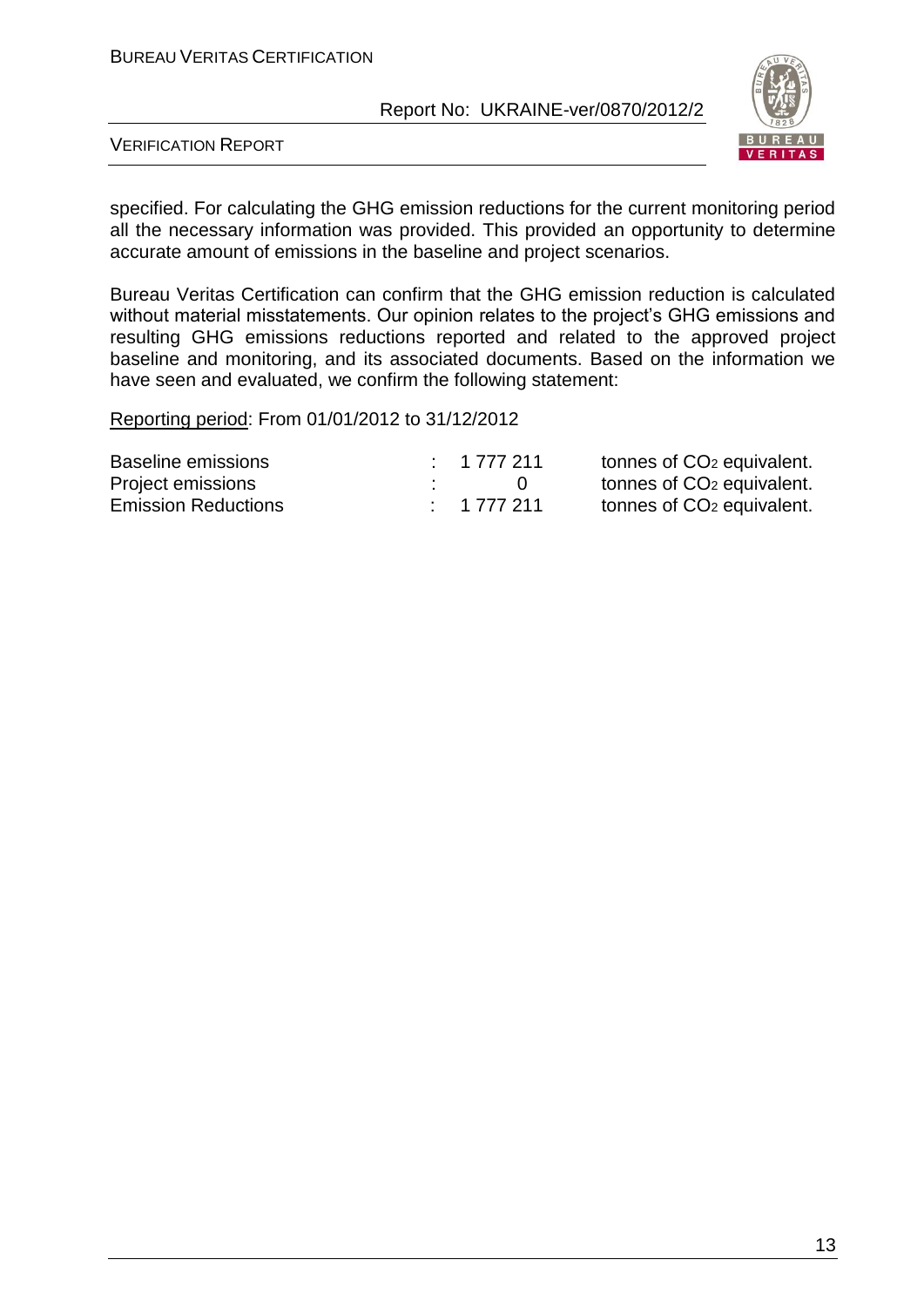

VERIFICATION REPORT

# **5 REFERENCES**

## **Category 1 Documents:**

Documents provided by the project participants that relate directly to the GHG components of the project.

|                | Project Design Document of the JI project "Reduction of greenhouse gas         |
|----------------|--------------------------------------------------------------------------------|
| /1/            | emissions by application of No-till technology at LLC «Koziivske» farmlands",  |
|                | version 02 dated 21/09/2012                                                    |
|                | Monitoring Report of the JI project "Reduction of greenhouse gas emissions by  |
| $\frac{12}{1}$ | application of No-till technology at LLC «Koziivske» farmlands" for the period |
|                | from 01/01/2012 to 31/12/2012 version 01 dated 08/01/2013                      |
|                | Monitoring Report of the JI project "Reduction of greenhouse gas emissions by  |
| /3/            | application of No-till technology at LLC «Koziivske» farmlands" for the period |
|                | from 01/01/2012 to 31/12/2012 version 02 dated 12/01/2014                      |
|                | Monitoring Report of the JI project "Reduction of greenhouse gas emissions by  |
| /4/            | application of No-till technology at LLC «Koziivske» farmlands" for the period |
|                | from 01/01/2012 to 31/12/2012 version 03 dated 04/02/2014                      |
| /5/            | Annex 1. Parameters of the Monitoring Plan                                     |
| /6/            | Annex 2. Calculation of $CO2$ emission reductions by implementation of No-till |
|                | technology at LLC "Koziivske"                                                  |
|                | Determination Report of the project "Reduction of greenhouse gas emissions     |
| 7              | by application of No-till technology at LLC «Koziivske» farmlands" No.         |
|                | UKRAINE-det/0611/2012 as of 25/10/2012 issued by<br>Bureau Veritas             |
|                | Certification                                                                  |
| /8/            | Letter of Approval issued by State Environmental Investment Agency of          |
|                | Ukraine No. 3712/23/7 dated 03/12/2012                                         |
| /9/            | Letter of Approval No. 12-1/10256-2 issued by the Ministry of Environmental    |
|                | Protection of Estonia dated 18/12/2012                                         |

## **Category 2 Documents:**

Background documents related to the design and/or methodologies employed in the design or other reference documents.

| /1/ | agricultural machinery<br>Financial leasing agreement on    |
|-----|-------------------------------------------------------------|
|     | No.2919L11/00-LD dated 22/07/2011                           |
| /2/ | agricultural machinery<br>Financial leasing agreement<br>on |
|     | No.LC4746-03/11 dated 28/03/2011                            |
| /3/ | agricultural machinery<br>Financial leasing agreement on    |
|     | No.LC4747-03/11 dated 28/03/2011                            |
| /4/ | Agricultural machinery sale-purchase agreement No. 17/08/10 |
|     | dated 31/08/2010                                            |
| /5/ | Certificate of machinery registration No. 10048XA<br>(NEW   |
|     | HOLLAND T8050 wheel tractor)                                |
| /6/ | Certificate of machinery registration No. 10047XA<br>(NEW   |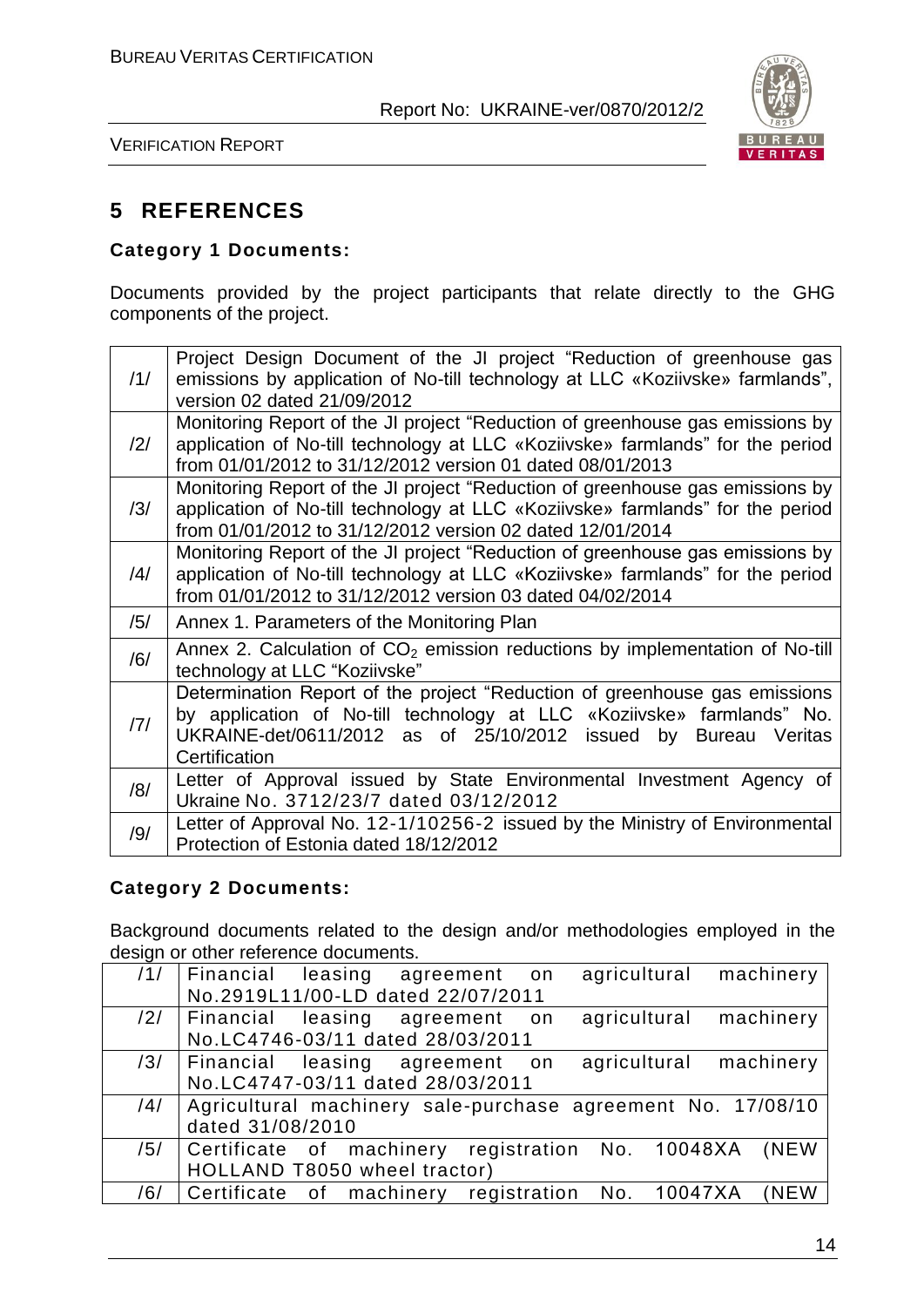

VERIFICATION REPORT

|      | HOLLAND T8050 wheel tractor)                                                    |
|------|---------------------------------------------------------------------------------|
| /7/  | Certificate of machinery registration No. 06260AX (Challanger                   |
|      | MT865B tractor)                                                                 |
| /8/  | Certificate of machinery registration No. 06259AX (Challanger                   |
|      | MT865B tractor)                                                                 |
| /9/  | dated<br>Lease agreement on transport facility No. 0804                         |
|      | 08/03/2007 (Challenger MT865B tractor, Bourgault<br>8810-                       |
|      | 54/6350 seed drill)                                                             |
| /10/ | Trasport facility delivery and acceptance certificate No. 08-                   |
|      | 04/2007 dated 08/03/2007 to Agreement No.0804                                   |
| /11/ | Register of lease agreements between individuals and LLC                        |
|      | «Koziivske» as of 10/01/2013                                                    |
| /12/ | Certificate of indicators of working depth during plowing of soil               |
|      | before the seeding of crops No. 2/01 as 10/01/2013                              |
| /13/ | Certificate of the quantitative characteristics by<br>crops                     |
|      | processing No-till technology for farmlands of LLC «Koziivske»                  |
|      | No. 3/01 as 10/01/2013                                                          |
|      | /14/ Research report "The scientific rationale for the dynamics of humus in the |
|      | soil of climatic zones for tillage and no-till technologies" No. 2201 as        |
|      | 22/01/2013                                                                      |

## **Persons interviewed:**

List of persons interviewed during the verification or persons that contributed with other information that are not included in the documents listed above.

|     | <b>Name</b>                          | Organization    | <b>Position</b>                                                     |
|-----|--------------------------------------|-----------------|---------------------------------------------------------------------|
| /1/ | Naidenko<br>Oleksandr<br>Viktorovych | LLC «Koziivske» | <b>Director</b>                                                     |
| /2/ | <b>Torianyk Oleh</b><br>Mykolaiovych | LLC «Koziivske» | Chief accountant                                                    |
| /3/ | Kuriavskyi Serhii<br>Arsentiiovych   | LLC «Koziivske» | Chief agronomist                                                    |
| /4/ | Viunyk Serhii<br>Viktorovych         | LLC «Koziivske» | Chief engineer                                                      |
| /5/ | Naumenko Iryna<br>Valentynivna       | LLC «CEP»       | Consultant of CEP<br><b>CARBON EMISSIONS</b><br><b>PARTNERS S.A</b> |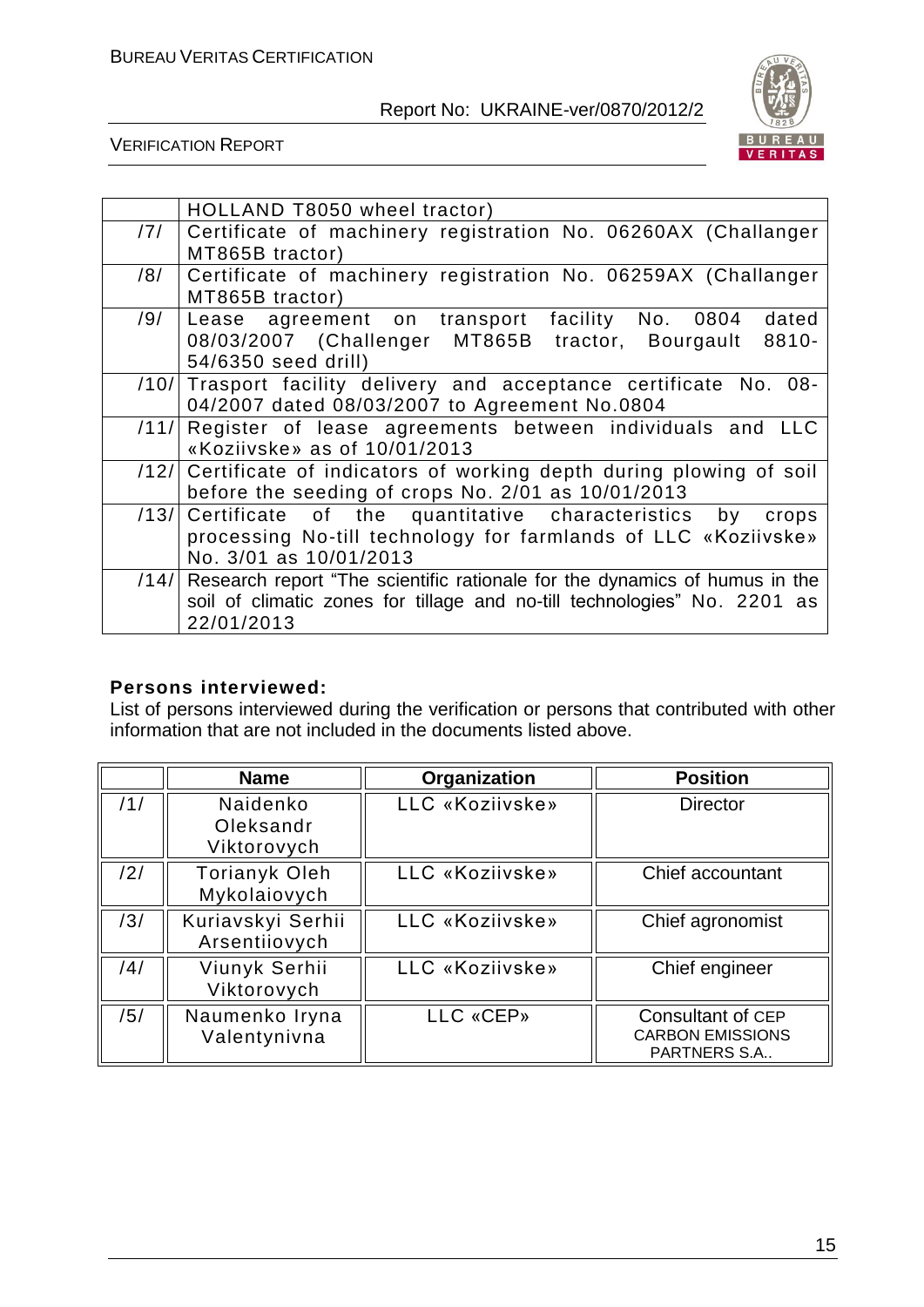

## VERIFICATION REPORT

# APPENDIX A: PROJECT VERIFICATION PROTOCOL

### **BUREAU VERITAS CERTIFICATION HOLDING SAS**

### **VERIFICATION PROTOCOL**

## **Table 1. Check list for verification, according to the JOINT IMPLEMENTATION DETERMINATION AND VERIFICATION MANUAL (Version 01)**

| <b>DVM</b><br>Paragraph                      | <b>Check Item</b>                                                                                                                                                                                                                                                                                         | Initial finding                                                                                                                                                                                                                                                                                                  | <b>Draft</b><br><b>Conclusion</b> | <b>Final</b><br><b>Conclusion</b> |
|----------------------------------------------|-----------------------------------------------------------------------------------------------------------------------------------------------------------------------------------------------------------------------------------------------------------------------------------------------------------|------------------------------------------------------------------------------------------------------------------------------------------------------------------------------------------------------------------------------------------------------------------------------------------------------------------|-----------------------------------|-----------------------------------|
| <b>Project approvals by Parties involved</b> |                                                                                                                                                                                                                                                                                                           |                                                                                                                                                                                                                                                                                                                  |                                   |                                   |
| 90                                           | Has the DFPs of at least one Party<br>involved, other than the host Party,<br>issued a written project approval when<br>submitting the first verification report to<br>secretariat for publication in report is incorrect.<br>the<br>accordance with paragraph 38 of the JI<br>guidelines, at the latest? | The project has been approved by both Parties. The<br>Letters of Approval were provided to the verification<br>team.<br><b>CAR 01.</b> The date and number of the determination<br><b>CAR 02.</b> The name of authority which issued the LOA<br>from Estonia is incorect.                                        | <b>CAR 01</b><br><b>CAR 02</b>    | OK.<br><b>OK</b>                  |
| 91                                           | Are all the written project approvals by  <br>Parties involved unconditional?                                                                                                                                                                                                                             | Yes, all the written project approvals by Parties<br>involved are unconditional.                                                                                                                                                                                                                                 | OK                                | OK                                |
| <b>Project implementation</b>                |                                                                                                                                                                                                                                                                                                           |                                                                                                                                                                                                                                                                                                                  |                                   |                                   |
| 92                                           | Has the project been implemented in<br>accordance with the PDD regarding<br>which the determination has been<br>deemed final and is so listed on the<br>UNFCCC JI website?                                                                                                                                | The purpose of the Joint Implementation (JI) Project<br>is to reduce anthropogenic greenhouse gas (GHG)<br>emissions resulting from agricultural activities by<br>changing the agricultural land management system,<br>namely replacement of traditional soil tillage in<br>agriculture with No-till technology. | <b>CAR 03</b>                     | OK.                               |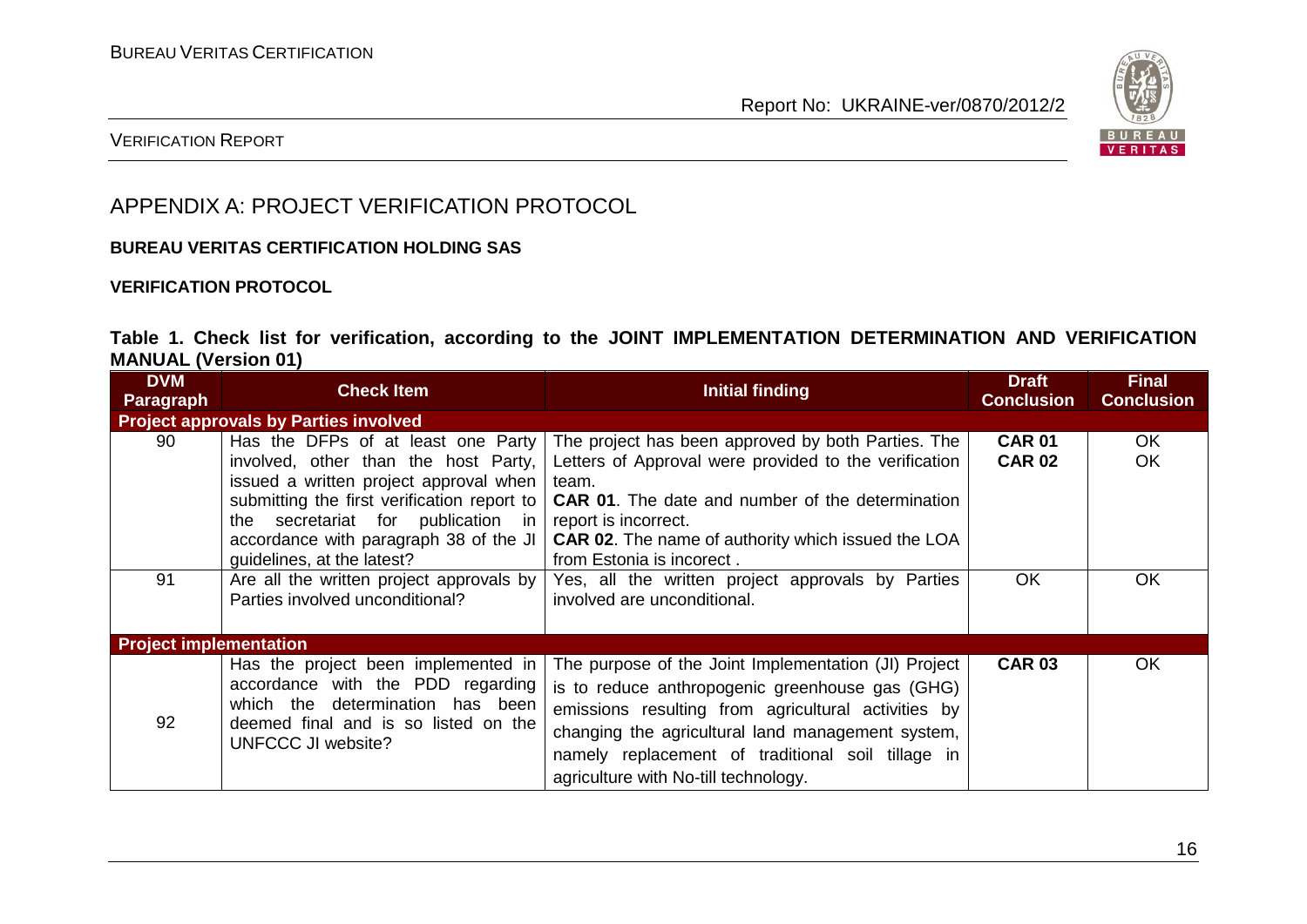

| <b>DVM</b><br><b>Paragraph</b> | <b>Check Item</b>                                                                                                                                                                                                                                             | <b>Initial finding</b>                                                                                                                                                                                                                                                                                                                                                                               | <b>Draft</b><br><b>Conclusion</b> | <b>Final</b><br><b>Conclusion</b> |
|--------------------------------|---------------------------------------------------------------------------------------------------------------------------------------------------------------------------------------------------------------------------------------------------------------|------------------------------------------------------------------------------------------------------------------------------------------------------------------------------------------------------------------------------------------------------------------------------------------------------------------------------------------------------------------------------------------------------|-----------------------------------|-----------------------------------|
|                                |                                                                                                                                                                                                                                                               | The project implies the change in crops growing<br>technology. This includes the following measures:<br>change of soil cultivation and sowing<br>technology;<br>change of plant residue management;<br>equipping the machine-tractor fleet with high-<br>efficiency machinery to meet the No-till<br>technology requirements.<br><b>CAR 03.</b> Specify the version of PDD in Section A.6.<br>of MR. |                                   |                                   |
| 93                             | What is the status of operation of the<br>project during the monitoring period?                                                                                                                                                                               | The project was in operation throughout the<br>monitoring period - from 01/01/2012 to 31/12/2012.<br><b>CAR 04.</b> Indicate in Table 1 of the MR the total<br>amount of base, project emissions of GHG and<br>its reductions.                                                                                                                                                                       | <b>CAR 04</b>                     | <b>OK</b>                         |
|                                | <b>Compliance with monitoring plan</b>                                                                                                                                                                                                                        |                                                                                                                                                                                                                                                                                                                                                                                                      |                                   |                                   |
| 94                             | Did the monitoring occur in accordance<br>with the monitoring plan included in the<br>PDD regarding which the determination<br>has been deemed final and is so listed<br>on the UNFCCC JI website?                                                            | There are not any changes in or deviations from the<br>registered monitoring plan.                                                                                                                                                                                                                                                                                                                   | <b>OK</b>                         | <b>OK</b>                         |
| 95(a)                          | For calculating the emission reductions<br>or enhancements of net removals, were<br>key factors, e.g. those listed in 23 (b) (i)-<br>(vii) of the DVM, influencing the baseline<br>emissions or net removals and the<br>activity level of the project and the | For calculating the emission reductions, key factors,<br>such as humus content in the soil of field «i»<br>cultivated using traditional tillage in period «y», soil<br>density at field cultivated using traditional tillage prior<br>to the project, depth of soil layer disturbance at field<br>«i» when conventional tillage is applied, area of field                                            | <b>CAR 05</b>                     | OK                                |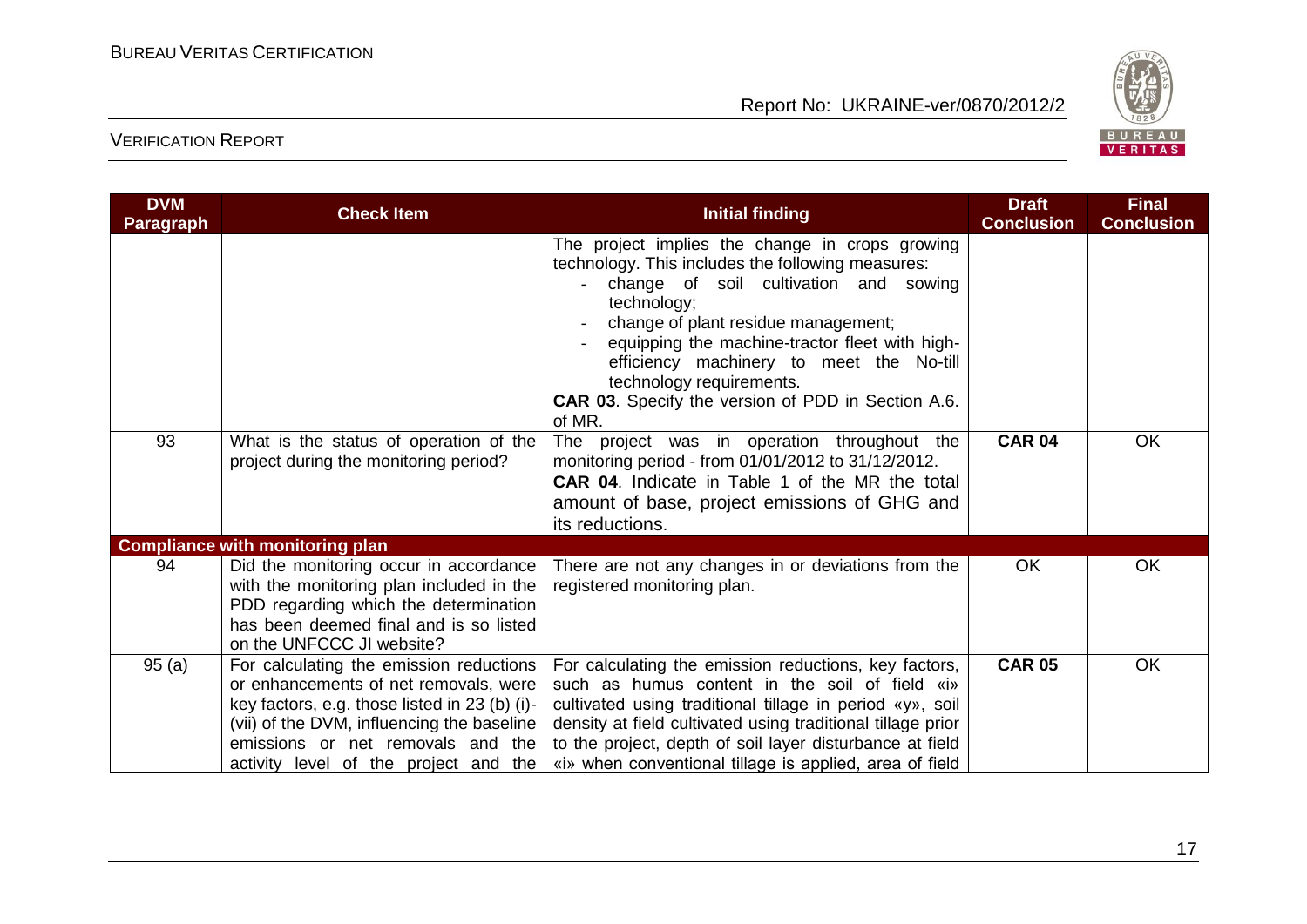

| <b>DVM</b><br><b>Paragraph</b> | <b>Check Item</b>                                                                                                                                                                                                                                                                          | <b>Initial finding</b>                                                                                                                                                                                                                                                                                                                                                                                                                                                                                                                                                                                                                           | <b>Draft</b><br><b>Conclusion</b> | <b>Final</b><br><b>Conclusion</b> |
|--------------------------------|--------------------------------------------------------------------------------------------------------------------------------------------------------------------------------------------------------------------------------------------------------------------------------------------|--------------------------------------------------------------------------------------------------------------------------------------------------------------------------------------------------------------------------------------------------------------------------------------------------------------------------------------------------------------------------------------------------------------------------------------------------------------------------------------------------------------------------------------------------------------------------------------------------------------------------------------------------|-----------------------------------|-----------------------------------|
|                                | emissions or removals as well as risks<br>associated with the project taken into<br>account, as appropriate?                                                                                                                                                                               | «i» cultivated using No-till technology, humus content<br>in the soil of field «i» cultivated using No-till<br>technology in period «y», experience in implementing<br>activities provided by the project, current practice that<br>exists in this field in Ukraine, financial costs and<br>background and legislation, influencing the baseline<br>emissions and the activity level of the project and the<br>emissions as well as risks associated with the project<br>were taken into account, as appropriate.<br><b>CAR 05.</b> The description of some parameters doesn't<br>comply with the description provided in the<br>determined PDD. |                                   |                                   |
| 95(b)                          | Are data sources used for calculating<br>emission reductions or enhancements<br>net removals clearly<br>identified,<br>of<br>reliable and transparent?                                                                                                                                     | Data sources<br>for calculating<br>emission<br>used<br>reductions are<br>clearly identified, reliable and<br>transparent.<br>CL 01. Please, provide to verification team<br>documentation of the analyzes soil humus.                                                                                                                                                                                                                                                                                                                                                                                                                            | <b>CL 01</b>                      | <b>OK</b>                         |
| 95(c)                          | Are emission factors, including default<br>emission factors, if used for calculating<br>the<br>emission<br>reductions<br><b>or</b><br>enhancements of<br>net<br>removals,<br>selected by carefully balancing accuracy<br>and reasonableness, and appropriately<br>justified of the choice? | Emission factors, including default emission factors<br>were not used for calculating the emission reductions.<br>This is explained by the chosen specific approach<br>and the formulae stated in the MR.                                                                                                                                                                                                                                                                                                                                                                                                                                        | <b>OK</b>                         | <b>OK</b>                         |
| 95(d)                          | Is the calculation of emission reductions<br>or enhancements of net removals based<br>on conservative assumptions and the<br>plausible<br>scenarios<br>in<br>most<br>a                                                                                                                     | Calculation of emission reductions is based on<br>conservative assumptions and the most plausible<br>scenarios in a transparent manner.                                                                                                                                                                                                                                                                                                                                                                                                                                                                                                          | <b>OK</b>                         | <b>OK</b>                         |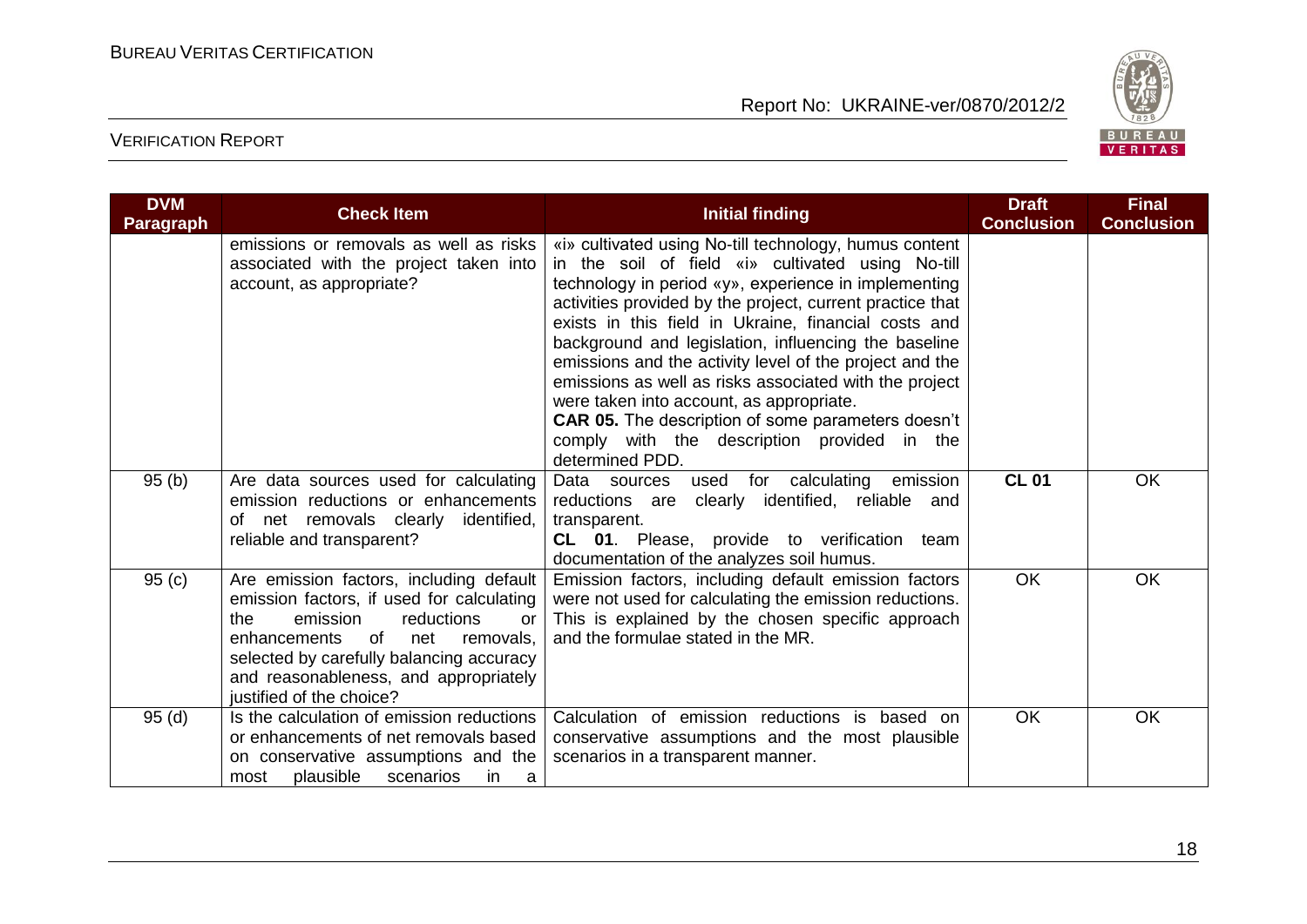

| <b>DVM</b><br><b>Paragraph</b> | <b>Check Item</b>                                                                                                                                                                                                                                                                                                                | <b>Initial finding</b> | <b>Draft</b><br><b>Conclusion</b> | <b>Final</b><br><b>Conclusion</b> |
|--------------------------------|----------------------------------------------------------------------------------------------------------------------------------------------------------------------------------------------------------------------------------------------------------------------------------------------------------------------------------|------------------------|-----------------------------------|-----------------------------------|
|                                | transparent manner?                                                                                                                                                                                                                                                                                                              |                        |                                   |                                   |
|                                | Applicable to JI SSC projects only                                                                                                                                                                                                                                                                                               |                        |                                   |                                   |
| 96                             | Is the relevant threshold to be classified<br>as JI SSC project not exceeded during<br>the monitoring period on an annual<br>average basis?<br>If the threshold is exceeded, is the<br>maximum emission reduction level<br>estimated in the PDD for the JI SSC<br>project or the bundle for the monitoring<br>period determined? | Not applicable         | Not<br>applicable                 | <b>Not</b><br>applicable          |
|                                | Applicable to bundled JI SSC projects only                                                                                                                                                                                                                                                                                       |                        |                                   |                                   |
| 97(a)                          | Has the composition of the bundle not   Not applicable<br>changed from that is stated in F-JI-<br><b>SSCBUNDLE?</b>                                                                                                                                                                                                              |                        | <b>Not</b><br>applicable          | <b>Not</b><br>applicable          |
| 97(b)                          | If the determination was conducted on<br>the basis of an overall monitoring plan,<br>have the project participants submitted<br>a common monitoring report?                                                                                                                                                                      | Not applicable         | <b>Not</b><br>applicable          | <b>Not</b><br>applicable          |
| 98                             | the monitoring is based on a<br>lf<br>monitoring plan that provides for<br>overlapping monitoring periods, are the<br>monitoring periods per component of<br>the project clearly specified in the<br>monitoring report?<br>Do the monitoring periods not overlap<br>with those for which verifications were                      | Not applicable         | <b>Not</b><br>applicable          | <b>Not</b><br>applicable          |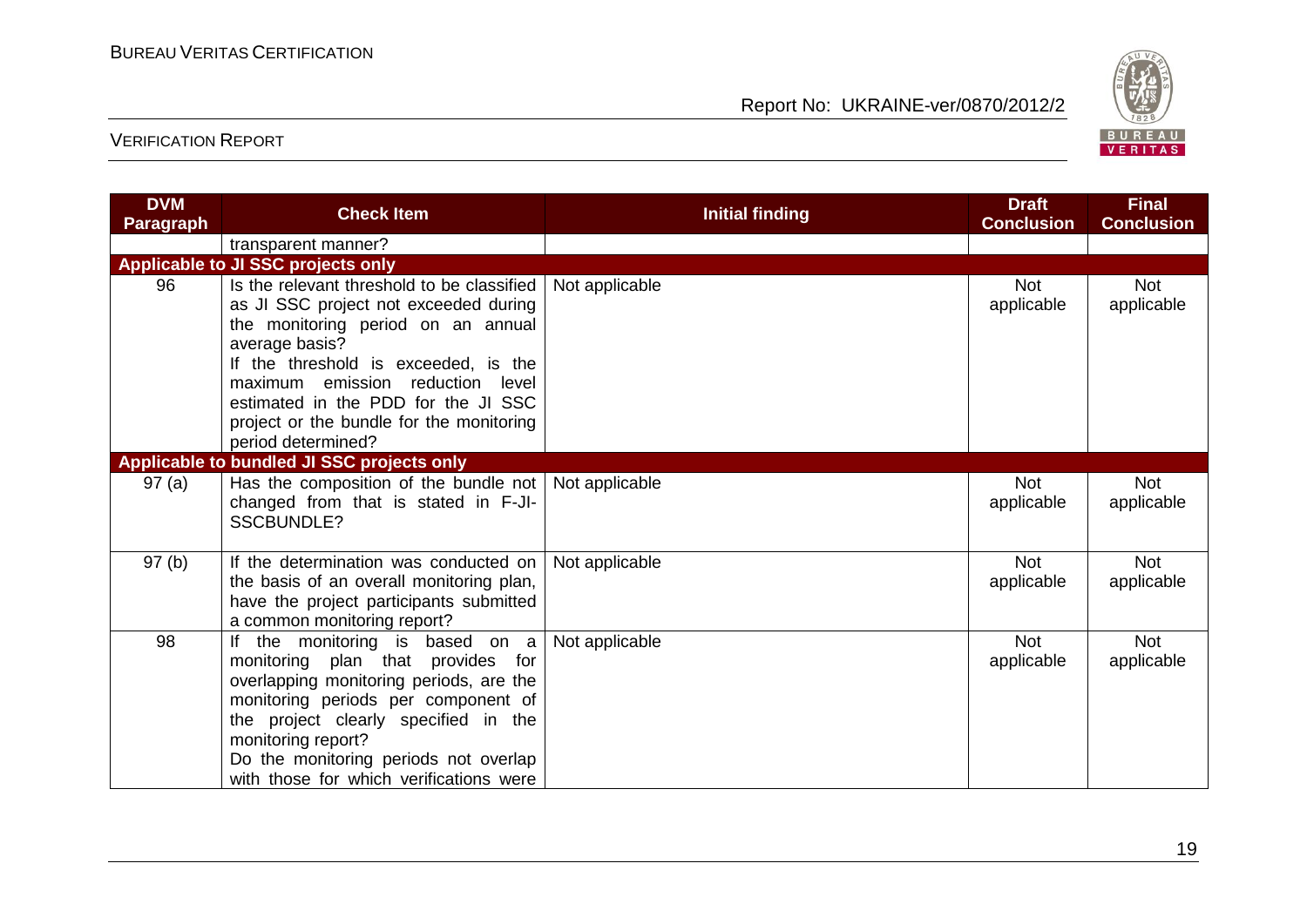

| <b>DVM</b><br><b>Paragraph</b> | <b>Check Item</b>                                                                                                                                                                                                                                                                                     | <b>Initial finding</b>                                                                                                                                                                                                                                                             | <b>Draft</b><br><b>Conclusion</b> | <b>Final</b><br><b>Conclusion</b> |
|--------------------------------|-------------------------------------------------------------------------------------------------------------------------------------------------------------------------------------------------------------------------------------------------------------------------------------------------------|------------------------------------------------------------------------------------------------------------------------------------------------------------------------------------------------------------------------------------------------------------------------------------|-----------------------------------|-----------------------------------|
|                                | already deemed final in the past?                                                                                                                                                                                                                                                                     |                                                                                                                                                                                                                                                                                    |                                   |                                   |
|                                | <b>Revision of monitoring plan</b>                                                                                                                                                                                                                                                                    |                                                                                                                                                                                                                                                                                    |                                   |                                   |
|                                | Applicable only if monitoring plan is revised by project participant                                                                                                                                                                                                                                  |                                                                                                                                                                                                                                                                                    |                                   |                                   |
| 99 (a)                         | Did the project participants provide an<br>appropriate justification for the proposed<br>revision?                                                                                                                                                                                                    | Not applicable.                                                                                                                                                                                                                                                                    | <b>Not</b><br>applicable          | <b>Not</b><br>applicable          |
| 99(b)                          | Does the proposed revision improve the<br>and/or<br>applicability<br>of<br>accuracy<br>information collected compared to the<br>without<br>original<br>monitoring<br>plan<br>changing conformity with the relevant<br>rules<br>and<br>regulations<br>for<br>the<br>establishment of monitoring plans? | Not applicable                                                                                                                                                                                                                                                                     | <b>Not</b><br>applicable          | <b>Not</b><br>applicable          |
| Data management                |                                                                                                                                                                                                                                                                                                       |                                                                                                                                                                                                                                                                                    |                                   |                                   |
| 101 $(a)$                      | Is the implementation of data collection<br>procedures in accordance with the<br>monitoring plan, including the quality<br>control<br>quality<br>and<br>assurance<br>procedures?                                                                                                                      | The implementation of data collection procedures,<br>including the quality control and quality assurance<br>procedures, is in accordance with the monitoring<br>plan.                                                                                                              | OK                                | OK                                |
| 101(b)                         | Is the function of<br>the<br>monitoring<br>equipment, including<br>its<br>calibration<br>status, is in order?                                                                                                                                                                                         | The function of the monitoring equipment, including<br>its calibration status, is in order.<br>CL 02. Please, provide the verification team with the<br>documents relating to equipment implementation.<br><b>CAR 06.</b> Monitoring period is incorrect in Section B.4.<br>of MR. | <b>CL 02</b><br><b>CAR 06</b>     | OK<br><b>OK</b>                   |
| 101 $(c)$                      | Are the evidence and records used for<br>the monitoring maintained in a traceable<br>manner?                                                                                                                                                                                                          | The evidence and records used for the monitoring are<br>maintained in a traceable manner.<br><b>CAR 07.</b> Please, provide information relating to                                                                                                                                | <b>CAR 07</b>                     | OK                                |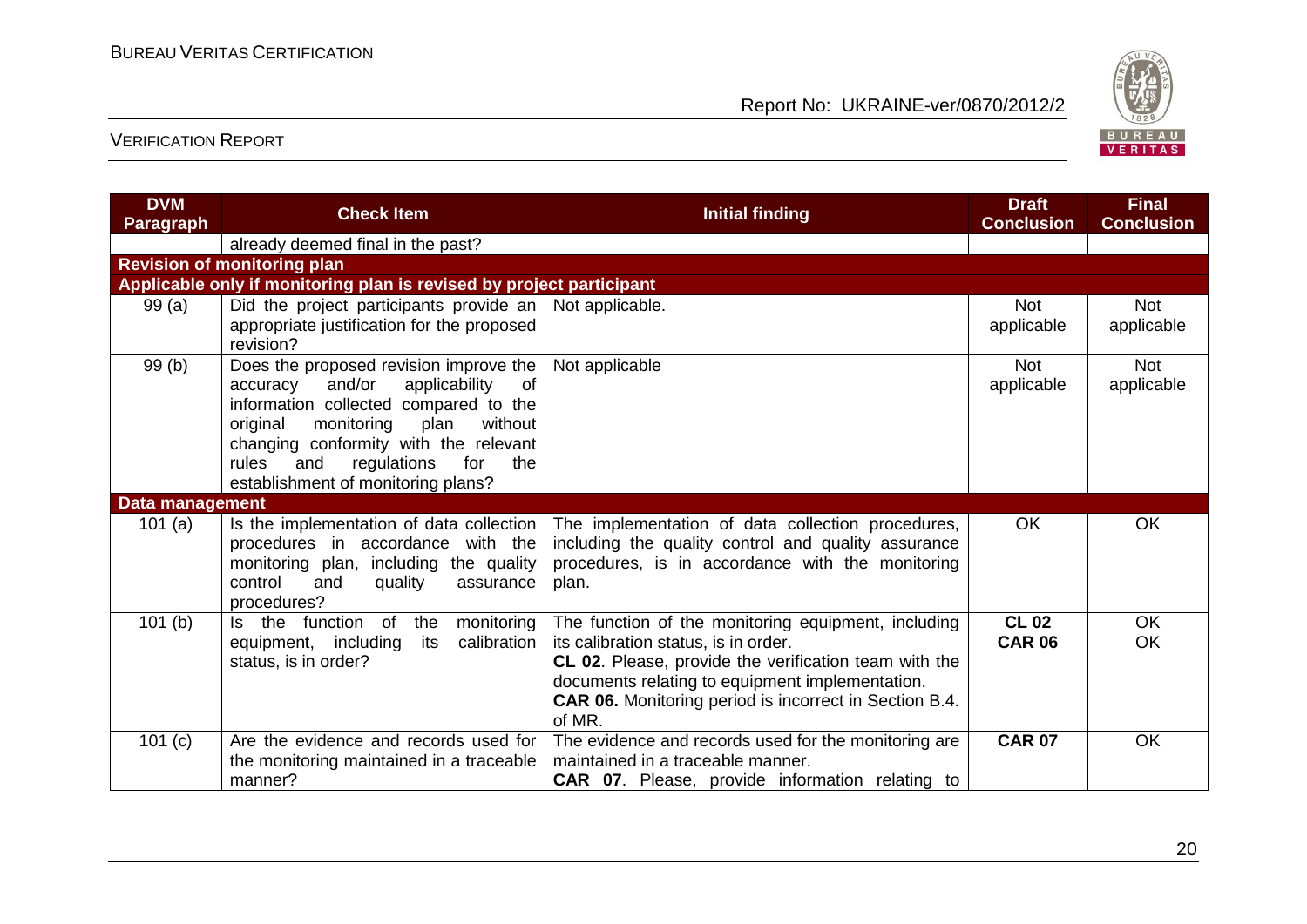

| <b>DVM</b><br>Paragraph                  | <b>Check Item</b>                                                                                                                                        | <b>Initial finding</b>                                                                                                                                                                                                                                                                    | <b>Draft</b><br><b>Conclusion</b> | <b>Final</b><br><b>Conclusion</b> |
|------------------------------------------|----------------------------------------------------------------------------------------------------------------------------------------------------------|-------------------------------------------------------------------------------------------------------------------------------------------------------------------------------------------------------------------------------------------------------------------------------------------|-----------------------------------|-----------------------------------|
|                                          |                                                                                                                                                          | storage of data necessary for the monitoring.                                                                                                                                                                                                                                             |                                   |                                   |
| $101$ (d)                                | Is the data collection and management<br>system for the project in accordance<br>with the monitoring plan?                                               | The data collection and management system for the<br>project is in accordance with the monitoring plan. The<br>verification team confirms the effectiveness of the<br>existing management and operating systems and<br>considers them suitable for reliable monitoring of the<br>project. | <b>OK</b>                         | OK                                |
|                                          | Verification regarding programs of activities (additional elements for assessment)                                                                       |                                                                                                                                                                                                                                                                                           |                                   |                                   |
| 102                                      | Is any JPA that has not been added to<br>the JI PoA not verified?                                                                                        | Not applicable                                                                                                                                                                                                                                                                            | Not<br>applicable                 | <b>Not</b><br>applicable          |
| 103                                      | Is the verification based on the<br>monitoring reports of all JPAs to be<br>verified?                                                                    | Not applicable                                                                                                                                                                                                                                                                            | <b>Not</b><br>applicable          | <b>Not</b><br>applicable          |
| 103                                      | Does the verification ensure<br>the<br>accuracy and conservativeness of the<br>emission reductions or enhancements<br>of removals generated by each JPA? | Not applicable                                                                                                                                                                                                                                                                            | <b>Not</b><br>applicable          | <b>Not</b><br>applicable          |
| 104                                      | Does the monitoring period not overlap<br>with previous monitoring periods?                                                                              | Not applicable                                                                                                                                                                                                                                                                            | <b>Not</b><br>applicable          | <b>Not</b><br>applicable          |
| 105                                      | If the AIE learns of an erroneously<br>included JPA, has the AIE informed the<br>JISC of its findings in writing?                                        | Not applicable                                                                                                                                                                                                                                                                            | <b>Not</b><br>applicable          | <b>Not</b><br>applicable          |
| Applicable to sample-based approach only |                                                                                                                                                          |                                                                                                                                                                                                                                                                                           |                                   |                                   |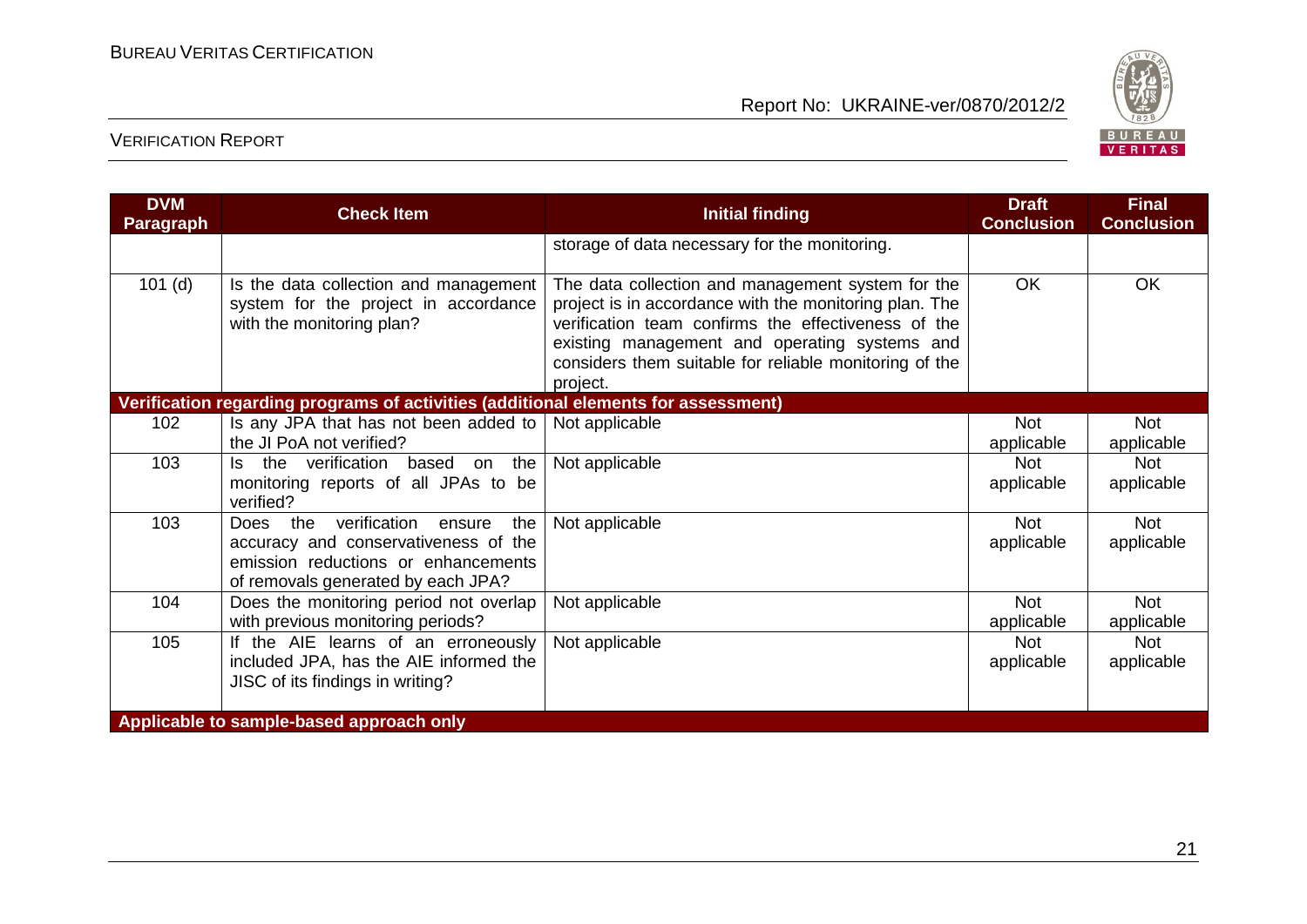

| <b>DVM</b>       |                                                                                                                                                                                                                                                                                                                                                                                                                                                                                       |                        | <b>Draft</b>             | <b>Final</b>             |
|------------------|---------------------------------------------------------------------------------------------------------------------------------------------------------------------------------------------------------------------------------------------------------------------------------------------------------------------------------------------------------------------------------------------------------------------------------------------------------------------------------------|------------------------|--------------------------|--------------------------|
| <b>Paragraph</b> |                                                                                                                                                                                                                                                                                                                                                                                                                                                                                       |                        | <b>Conclusion</b>        | <b>Conclusion</b>        |
| 106              | <b>Check Item</b><br>Does the sampling plan prepared by the   Not applicable<br>AIE:<br>(a) Describe its sample selection, taking<br>into<br>account that:<br>(i) For each verification that uses a<br>sample-based approach, the sample<br>selection<br>shall<br>be<br>sufficiently<br>representative of the JPAs in the JI<br>PoA such extrapolation to all JPAs<br>identified for that verification is<br>reasonable, taking into account<br>differences among the characteristics | <b>Initial finding</b> | <b>Not</b><br>applicable | <b>Not</b><br>applicable |
|                  | of JPAs, such as:<br>- The types of JPAs;<br>- The complexity of the applicable<br>technologies and/or measures used;<br>- The geographical location of each<br>JPA;<br>- The amounts of expected emission<br>reductions of the JPAs being verified;<br>- The number of JPAs for which<br>emission<br>reductions are<br>being<br>verified;<br>- The length of monitoring periods of<br>the JPAs being verified; and<br>- The samples selected for prior<br>verifications, if any?     |                        |                          |                          |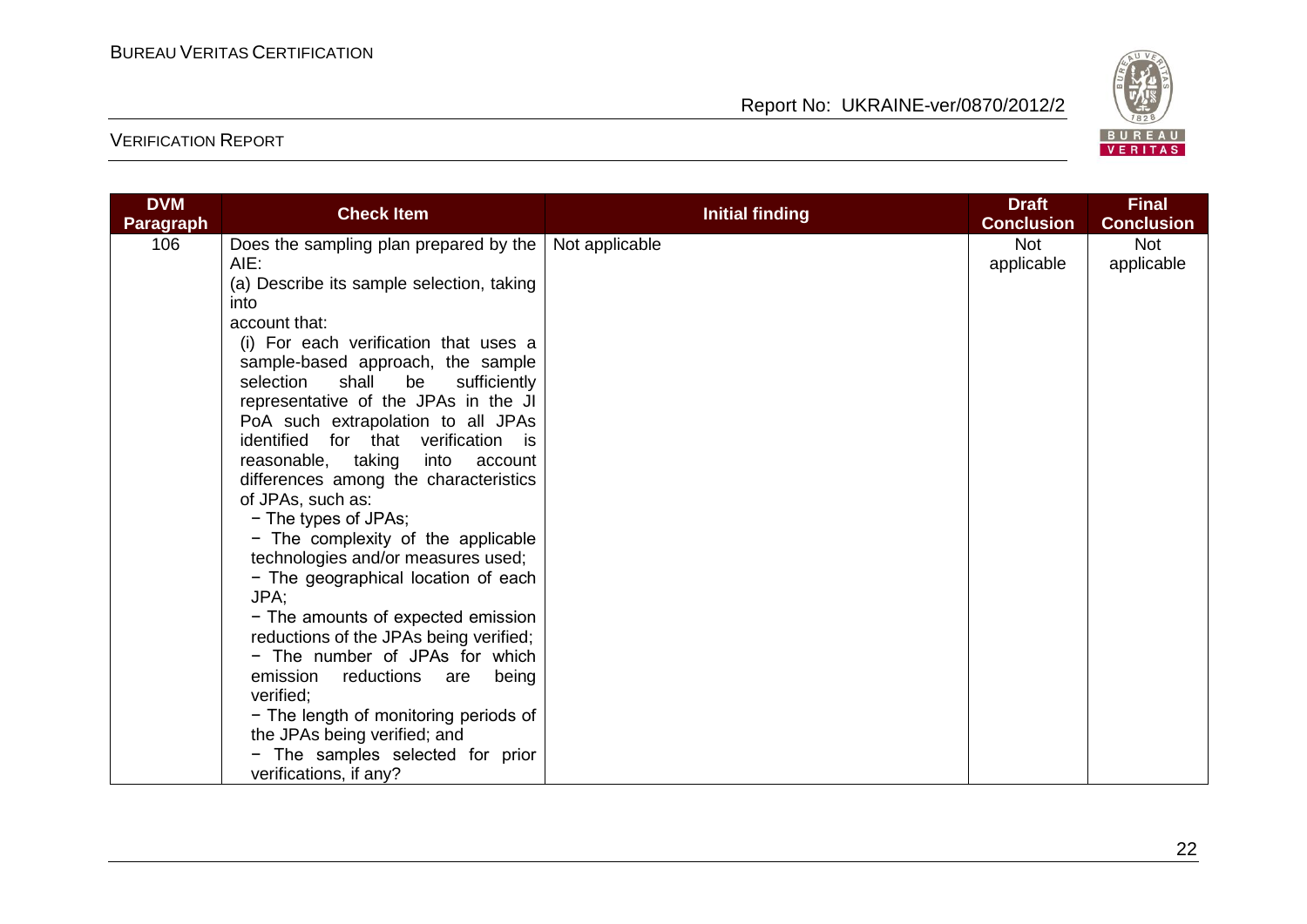

| <b>DVM</b><br><b>Paragraph</b> | <b>Check Item</b>                                                                                                                                                                                                                                                                                                                                                                            | <b>Initial finding</b> | <b>Draft</b><br><b>Conclusion</b> | <b>Final</b><br><b>Conclusion</b> |
|--------------------------------|----------------------------------------------------------------------------------------------------------------------------------------------------------------------------------------------------------------------------------------------------------------------------------------------------------------------------------------------------------------------------------------------|------------------------|-----------------------------------|-----------------------------------|
| 107                            | the<br>sampling plan ready for<br>ls.<br>publication through the secretariat along<br>with the verification report<br>and<br>supporting documentation?                                                                                                                                                                                                                                       | Not applicable         | <b>Not</b><br>applicable          | Not<br>applicable                 |
| 108                            | Has the AIE made site inspections of at $ $<br>least the square root of the number of<br>total JPAs, rounded to the upper whole<br>number? If the AIE makes no site<br>inspections or fewer site inspections<br>than the square root of the number of<br>total JPAs, rounded to the upper whole<br>number, then does the AIE provide a<br>reasonable<br>explanation<br>and<br>justification? | Not applicable         | <b>Not</b><br>applicable          | Not<br>applicable                 |
| 109                            | Is the sampling plan available for<br>submission to the secretariat for the<br>JISC's ex ante assessment? (Optional)                                                                                                                                                                                                                                                                         | Not applicable         | <b>Not</b><br>applicable          | <b>Not</b><br>applicable          |
| 110                            | If the AIE learns of a fraudulently<br>included JPA, a fraudulently monitored<br>JPA or an inflated number of emission<br>reductions claimed in a JI PoA, has the<br>AIE informed the JISC of the fraud in<br>writing?                                                                                                                                                                       | Not applicable         | <b>Not</b><br>applicable          | <b>Not</b><br>applicable          |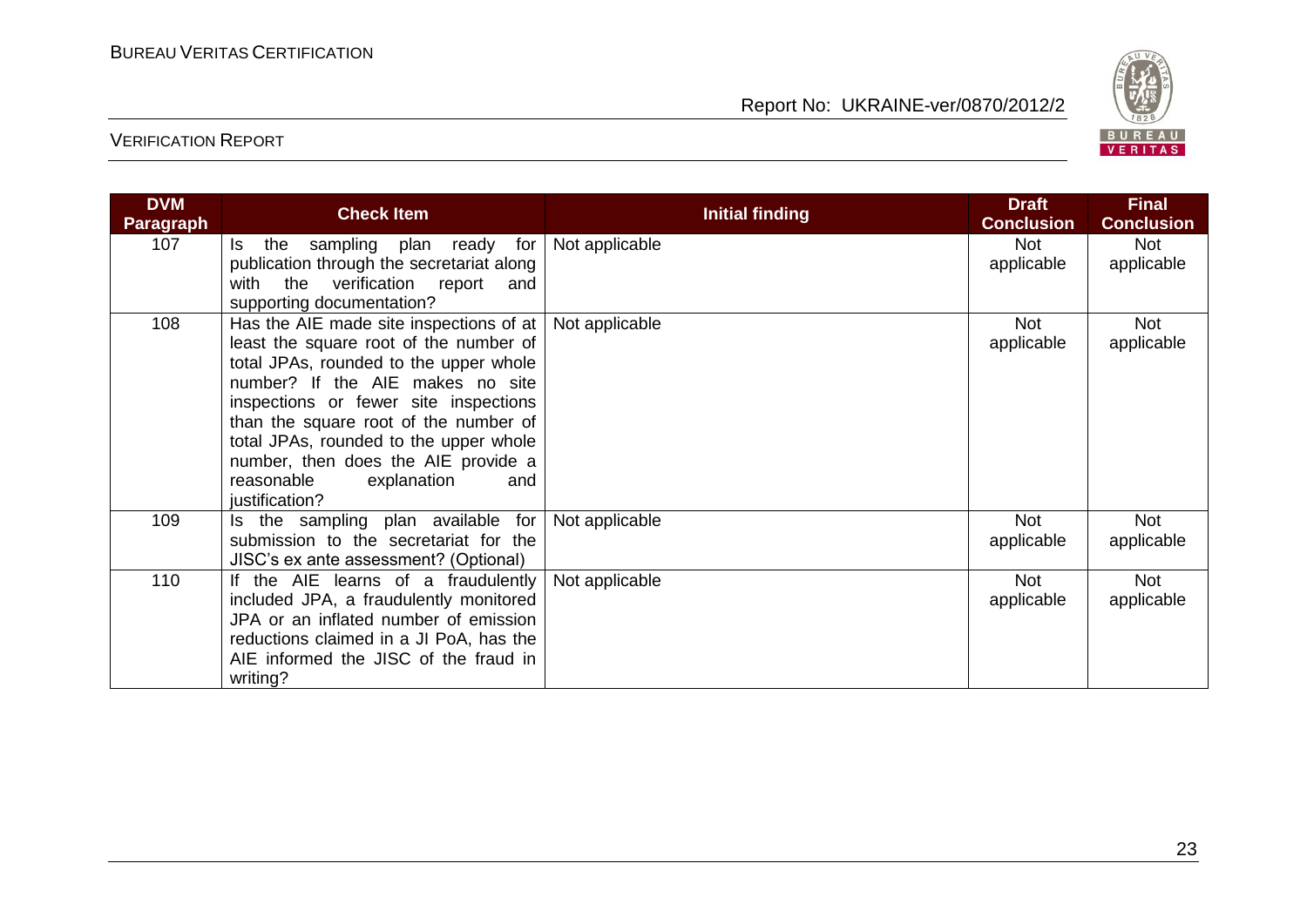

## VERIFICATION REPORT

## **Table 2. Resolution of Corrective Action and Clarification Requests**

| Draft report clarifications and corrective<br>action requests by verification team                                        | Ref. to<br><b>checklist</b><br>question in<br>table 1 | Summary of project participant<br>response                                                                                                                                                                                                                              | <b>Verification team conclusion</b>                                                    |
|---------------------------------------------------------------------------------------------------------------------------|-------------------------------------------------------|-------------------------------------------------------------------------------------------------------------------------------------------------------------------------------------------------------------------------------------------------------------------------|----------------------------------------------------------------------------------------|
| <b>CAR 01.</b> The date and number of the<br>determination report is incorrect.                                           | 90                                                    | JI Project "Reduction of greenhouse"<br>gas emissions by application of No-till<br>at LLC "Koziivske"<br>technology<br>farmlands" was determinated by the<br>Certification,<br>Veritas<br>Bureau<br>determination report No. UKRAINE-<br>DET/0611/2012 from 25/10/2012. | The<br>issue<br>is<br>closed<br>as<br>corrections<br>necessary<br>were<br>made.        |
| <b>CAR 02.</b> The name of authority which<br>issued the LOA from Estonia is incorect.                                    | 90                                                    | Letter of Approval issued by the<br>Ministry of Environmental Protection<br>of Estonia.                                                                                                                                                                                 | issue<br>is<br>closed<br><b>The</b><br>as<br>corrections<br>necessary<br>were<br>made. |
| <b>CAR 03.</b> Specify the version of PDD in<br>Section A.6. of MR.                                                       | 92                                                    | Project implementation is performed in<br>accordance with the Project plan<br>provided in PDD Version 02 that<br>underwent determination.                                                                                                                               | <b>The</b><br>closed<br>issue<br>is<br>as<br>necessary data was provided.              |
| <b>CAR 04.</b> Indicate in Table 1 of the MR the<br>total amount of base, project emissions of<br>GHG and its reductions. | 93                                                    | Necessary information is provided in<br>Table 1 of MR version 03.                                                                                                                                                                                                       | <b>The</b><br>closed<br>issue<br>IS.<br>as<br>necessary data was provided.             |